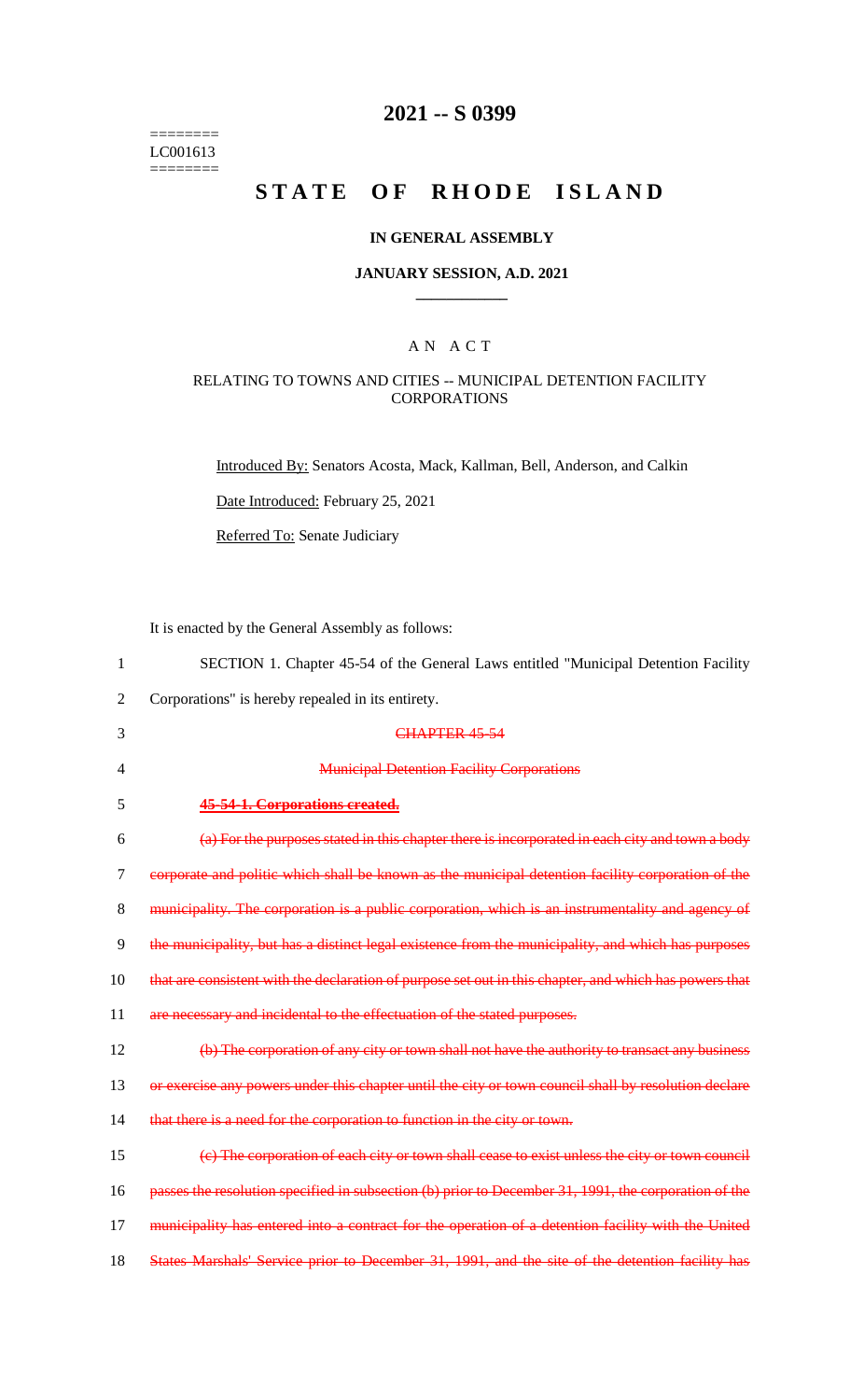| 1              | received all necessary zoning approvals by December 31, 1991.                                             |
|----------------|-----------------------------------------------------------------------------------------------------------|
| $\overline{2}$ | 45-54-2. Legislative findings.                                                                            |
| 3              | (a) It has been widely reported that the United States has need for a detention facility to be            |
| 4              | located within the state of Rhode Island.                                                                 |
| 5              | (b) It is declared that a need for economic development projects exists within the state and              |
| 6              | that the development of a detention facility would help to meet the need for economic development         |
| $\overline{7}$ | and address the detention facility needs of the United States.                                            |
| 8              | (e) It is further declared that the most efficient and effective method to further the public             |
| 9              | policy of the state to encourage the development and construction of a detention facility and other       |
| 10             | authorized projects is to permit the establishment of public corporations in each of the cities and       |
| 11             | towns of the state with the power to acquire, construct, erect, maintain, operate, manage, and lease      |
| 12             | land, buildings, and improvements to be used for a detention facility and other authorized projects.      |
| 13             | (d) Any corporation created under this chapter is subject to the provisions of chapter 2 of               |
| 14             | title 38 and chapter 46 of title 42 and, in addition, the directors of the corporation are subject to the |
| 15             | provisions of chapter 14 of title 36.                                                                     |
| 16             | 45-54-3. Definitions.                                                                                     |
| 17             | As used in this chapter, the following words and terms have the following meanings, unless                |
|                |                                                                                                           |
| 18             | the context indicates another or different meaning or intent:                                             |
| 19             | (1) "Bonds" means any bonds, interim certificates, notes, debentures, or other evidences of               |
| 20             | indebtedness of the corporation issued pursuant to this chapter;                                          |
| 21             | (2) "Construction" means and includes acquisitions, construction, repair, rehabilitation,                 |
| 22             | development, and installation, and the term "to construct" means and includes, to acquire, to             |
| 23             | construct, to repair, to rehabilitate, to develop, and to install, all in a manner as may be deemed       |
| 24             | desirable;                                                                                                |
| 25             | (3) "Corporation" means the municipal detention facility corporation created under this                   |
| 26             | ehapter;                                                                                                  |
| 27             | $(4)(i)$ "Cost", as applied to any project to be constructed or acquired by the corporation,              |
| 28             | includes: the cost of acquisition or construction and, if the project consists of public facilities, the  |
| 29             | cost of acquisition of all land, rights of way, property, rights, easements, and interests acquired by    |
| 30             | the corporation for the construction; the cost of demolishing or removing any buildings or structures     |
| 31             | on land so acquired, including the cost of acquiring any lands to which the buildings or structures       |
| 32             | may be moved; the cost of all machinery and equipment; financing charges; interest prior to and           |
| 33             | during construction and for one year after completion of construction; the cost of estimates and          |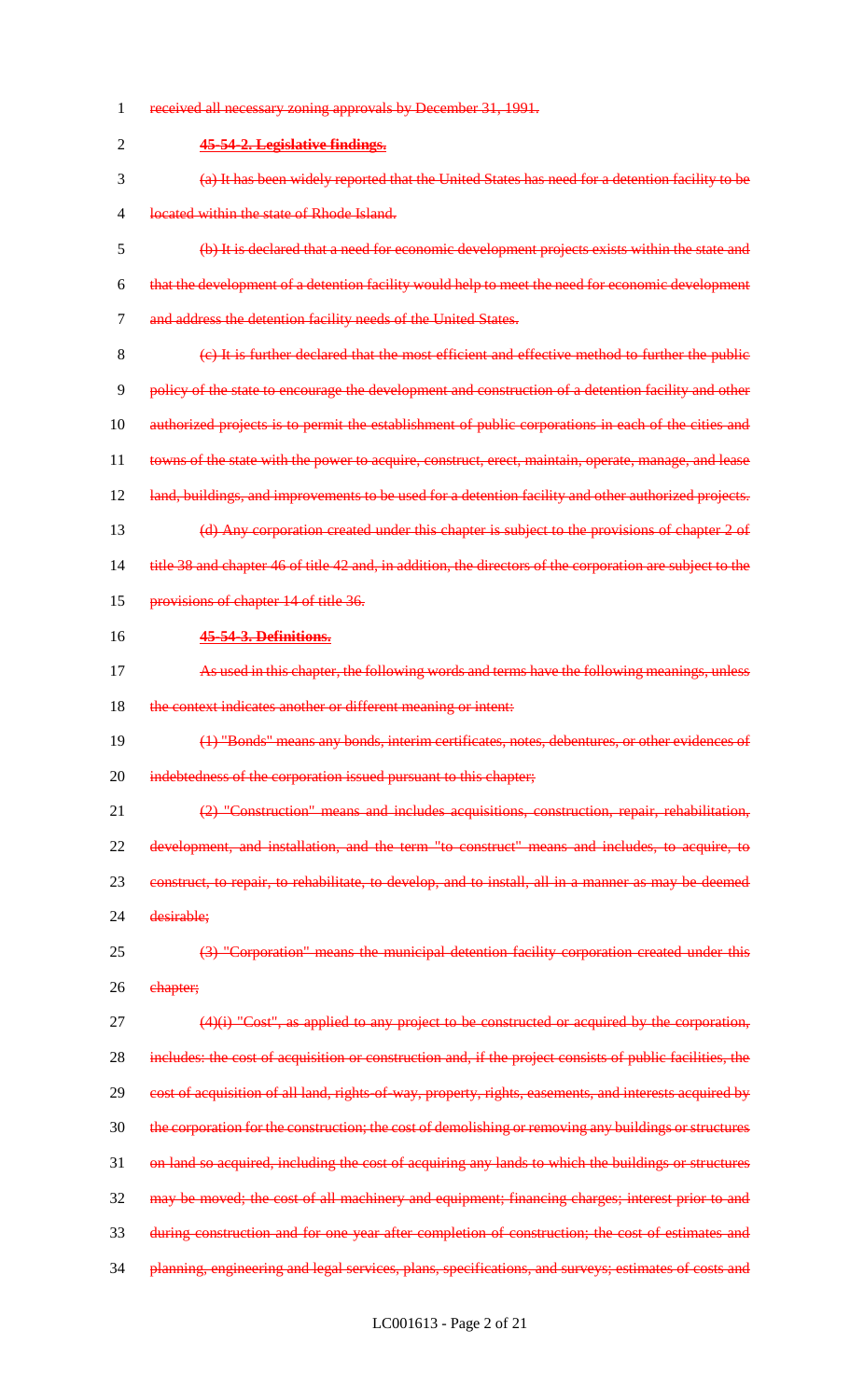1 of revenues; other expenses necessary or incident to determining the feasibility or practicability of 2 the construction; administrative expenses; and other expenses as may be necessary or incident to 3 the construction, the financing of the construction, and the placing of the project in operation. 4 (ii) The word "cost", as applied to any project which the corporation may be authorized to 5 acquire, means the amount of the purchase price of any public equipment or, if the project consists 6 of public facilities, the amount of any condemnation award in connection with the acquisition of 7 the project, and includes: the cost of acquiring all of the capital stock of the corporation owning the 8 project, if that is the case, and the amount to be paid to discharge all of the obligations of the 9 corporation in order to vest title to the project, which may be determined by the corporation to be 10 necessary prior to the financing of the project; interest during the period of construction of the 11 improvements and for one year thereafter; the cost of all lands, properties, rights, easements, 12 franchises, and permits acquired; the cost of planning, engineering and legal services, plans, 13 specifications, and surveys; estimates of cost and of revenues; other expenses necessary or incident 14 to determining the feasibility or practicability of the acquisition or improvement; administrative 15 expenses; and other expense as may be necessary or incident to the financing of the acquisition or 16 improvement and the placing of project in operation by the corporation. 17 **(iii) The word "cost" includes the cost of purchase and installation of solar, wind, and** 18 renewable energy systems, which include solar thermal, solar, electric, and wind energy systems 19 that provide heating, cooling, hot water, or electricity to a building, together with equipment for 20 collection, storage, distribution, and control, including components of a building specifically 21 designed to retain heat derived from solar energy; 22 (5) "Council" means the city or town council of a municipality; 23 (6) "Detention facility" means land, buildings, or improvements used for the purposes of 24 detaining prisoners in accordance with the provisions of this chapter; 25 (7) "Director" means one of the members of the corporation appointed in accordance with 26 the provisions of this chapter; 27 (8) "Federal agency" means and includes the United States of America, and any department 28 of, or any corporation, agency, or instrumentality created, designated, or established by, the United 29 States of America; 30 (9) "Improvement" means and includes extension, enlargement, and improvement, and the 31 term "to improve" means and includes, to extend, to enlarge, and to improve, all in a manner as 32 may be deemed desirable; 33 (10) "Municipality" means and includes any city or town within the state now existing or 34 hereafter created;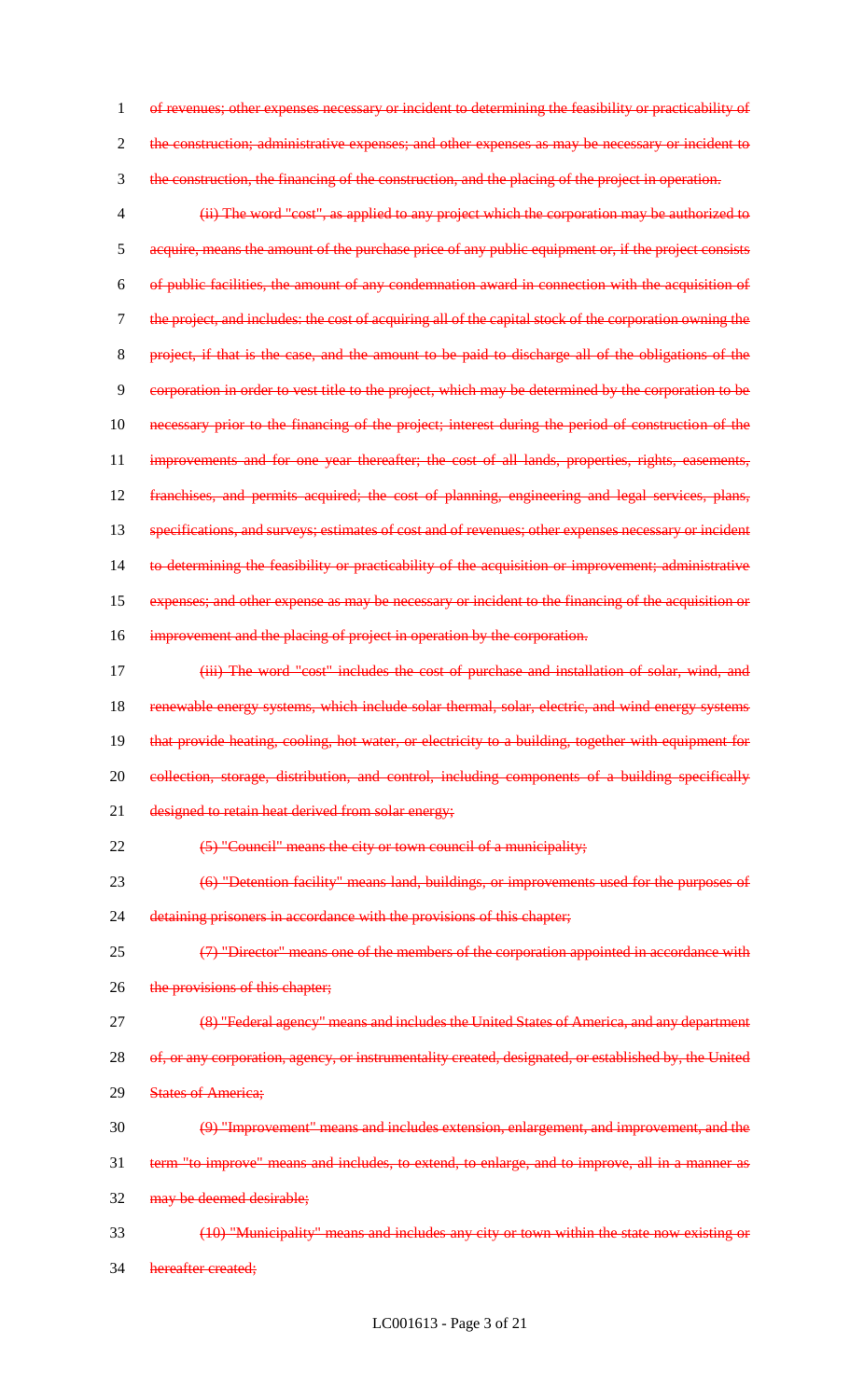- 1 (11) "Owner" means and includes all individuals, incorporated companies, copartnerships, 2 societies, or associations, and, also, all municipalities and political subdivisions, and all public 3 agencies and instrumentalities, having any title or interest in any property, rights, easements, or 4 franchises authorized to be acquired under the provisions of this chapter; 5 (12) "Persons" means and includes natural persons, firms, associations, corporations, 6 business trusts, partnerships, and public bodies; 7 (13) "Project" means any detention facility or public equipment which the corporation is 8 authorized to construct, improve, equip, furnish, maintain, acquire, install, or operate under the 9 provisions of this chapter, and includes all real and personal property related to it; 10 (14) "Public equipment" means and includes all tangible personal property, new or used, 11 including, without limiting the generality of the preceding, all machinery, equipment, 12 transportation equipment, maintenance equipment, construction equipment, sanitation equipment, 13 police, fire, and public safety equipment, and all other things and rights usually included within 14 that term, including any and all interests in property which are less than full title, as leasehold 15 interests, security interests, and every other interest or right, legal or equitable; provided, that the 16 public equipment is related to and used in connection with a detention facility; and 17 (15) "State" means and includes the state of Rhode Island, and any office, department, 18 board, commission, bureau, division, authority, public corporation, agency, or instrumentality of 19 the state. 20 **45-54-4. Resolution conclusive as to capacity of corporation.** 21 In any suit, action, or proceeding involving the validity or enforcement of, or relating to, 22 any contract by, or on behalf of, a corporation, the corporation is exclusively deemed to be 23 established and authorized to transact business and exercise its powers upon proof of the adoption 24 of a resolution by the city or town council declaring the need for the corporation to function. 25 **45-54-5. Board of directors -- Tenure -- Quorums.** 26 (a) When the council of a city or town first adopts a resolution as provided for in § 45-54-27 <del>1, the elected chief executive officer, in cities and towns having a popularly elected chief executive</del> 28 officer, shall appoint five (5) persons, at least three (3) of whom shall be resident electors of the 29 eity or town as directors of the corporation. These appointments are subject to approval by the city 30 or town council. In cities and towns where there is no popularly elected chief executive officer, the 31 city or town council shall appoint five (5) persons, at least three (3) of whom shall be resident 32 electors of the city or town as directors of the corporation. 33 (b) The directors who are first appointed are designated to serve for terms as follows: two
- 34  $(2)$  directors have initial terms of two  $(2)$  years; and three  $(3)$  directors have initial terms of three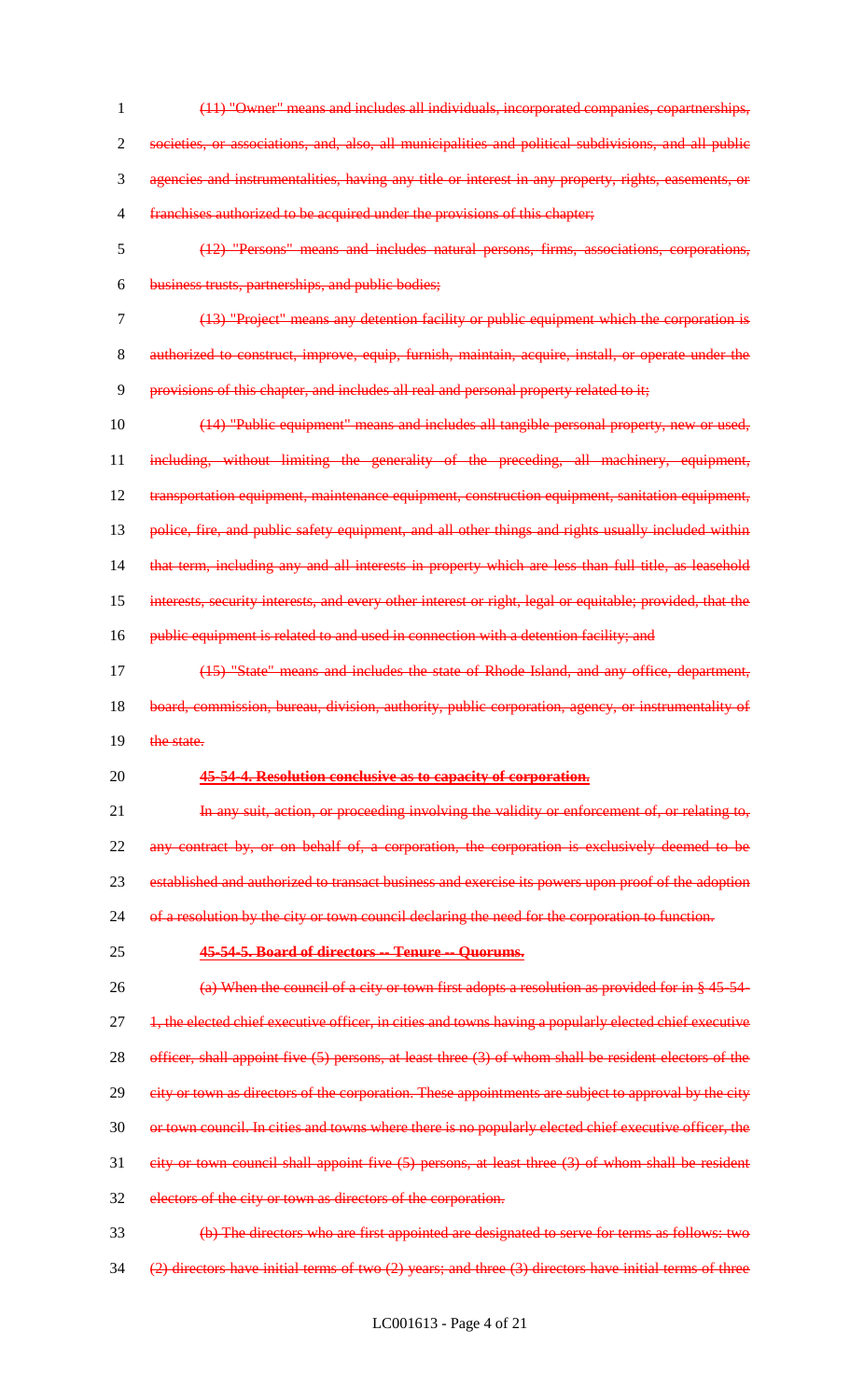(3) years, respectively, from the date of their appointment. Thereafter, directors shall be appointed for a term of five (5) years, except that all vacancies shall be filled for the unexpired term by the chief executive officer of the city or town, if any, or the city or town council.

 (c) Each director whose term of office expires shall continue to hold office until his or her successor is appointed and has qualified. Each director before entering upon his or her other duties will take an oath to support the constitution and laws of the state and the constitution of the United States and to faithfully and impartially discharge the duties of his or her office. The directors are subject to removal for cause by the elected chief executive officer, in cities and towns having a popularly elected chief executive officer, or by the town council, where there is no popularly elected 10 chief executive officer. The directors receive no compensation for the performance of their duties, 11 but are reimbursed for their reasonable expenses incurred in carrying out their duties under this 12 ehapter.

 (d) No director or employee of the corporation shall acquire any direct interest in any project or in any property included or planned to be included in any project, nor shall he or she have any interest, direct or indirect, in any proposed contract for materials or services to be furnished in connection with any project. If any director or employee of the corporation owns or controls an interest, direct or indirect, in any property included or planned to be included in any project, he or she shall immediately disclose the interest, in writing, to the corporation and that disclosure shall be entered upon the minutes of the corporation. Failure to disclose the interest 20 constitutes misconduct in office.

 (e) No elected official of any city or town or director of the corporation shall become an 22 employee of the corporation for at least two (2) years after leaving public office or ceasing to be a 23 director of the corporation, as applicable.

 (f) The corporation shall elect one of its directors as chairperson and another as vice- chairperson and shall also elect a secretary and a treasurer. Three (3) directors of the corporation 26 constitutes a quorum and the vote of three (3) members is necessary for any action taken by the corporation. No vacancy in the board of directors of the corporation shall impair the right of the 28 quorum to exercise all the rights and perform all the duties of the corporation.

#### **45-54-6. Powers.**

Except to the extent inconsistent with any specific provision of this chapter, the corporation

has the power:

(1) To sue and be sued, complain, and defend in its corporate name;

(2) To have a seal, which may be altered at pleasure, and to use the seal by causing it or a

facsimile to be impressed, affixed, or in any other manner reproduced. The seal shall be clearly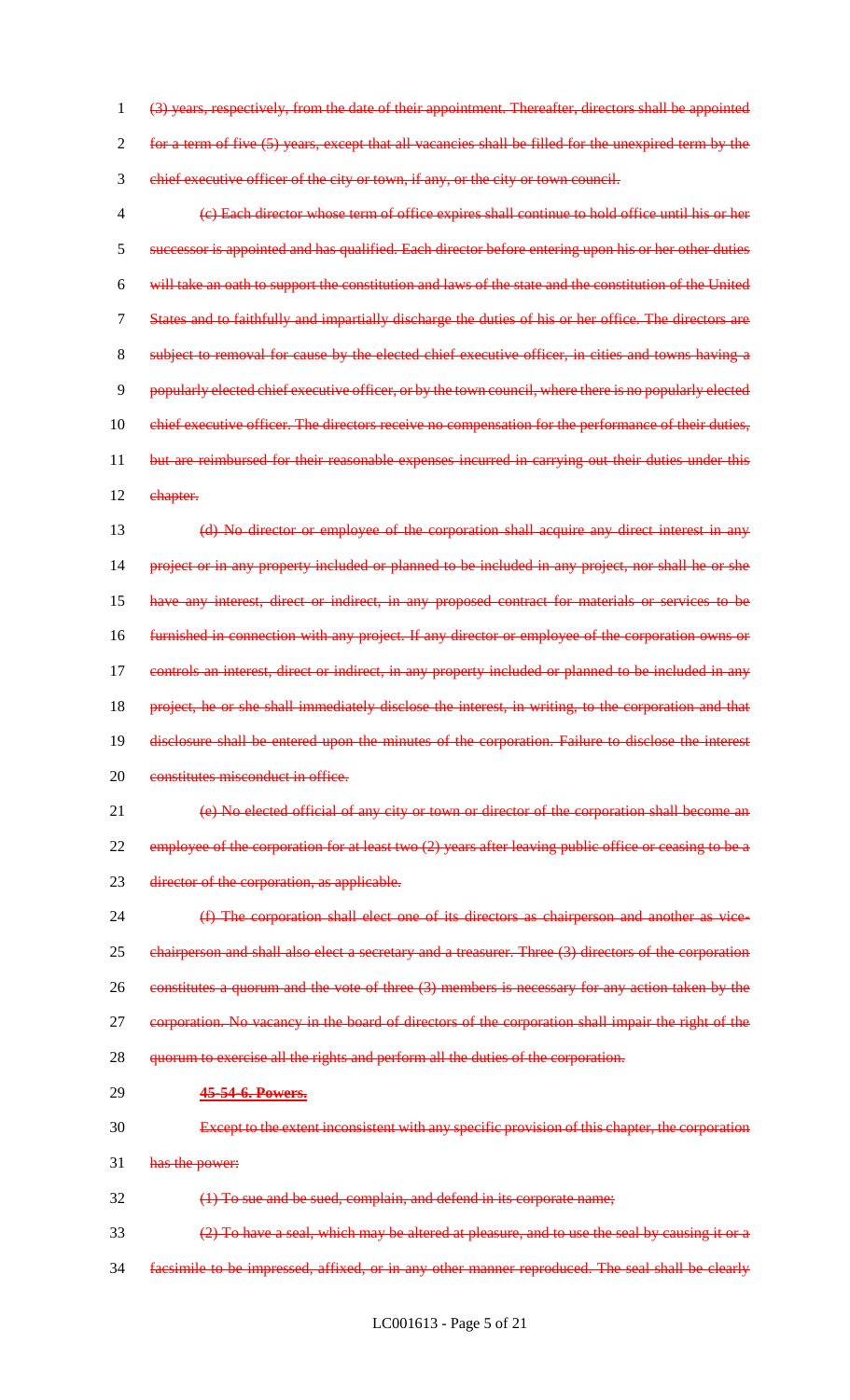- 1 distinguishable from the seal of any city or town;
- 2 (3) To maintain an office at a place or places that it may designate within the boundaries 3 of the city or town whose council established the corporation;
- 4 (4) To determine the location and character of any project to be financed under the 5 provisions of this chapter, not inconsistent with local zoning ordinances;
- 6 (5) To purchase, hold, and use any property, real, personal, or mixed, tangible or intangible, 7 or any interest in it, necessary or desirable for carrying out the purposes for the corporation, and to 8 mortgage, lease, or sell any of that property;
- 9 (6) To acquire, whether by purchase, lease, gift, exchange, or otherwise, and to construct, 10 reconstruct, improve, erect, maintain, operate, manage, equip, and furnish, one or more projects, 11 including all real, personal, or mixed properties which it may deem necessary in connection with 12 that, and regardless of whether or not the project or projects shall then be in existence or shall then 13 be partially or wholly constructed;
- 14 (7) To lease, as lessor, to any person, firm, partnership, or corporation, either public or
- 15 private, any or all of its projects, and to charge and collect rent for them, and to terminate any lease
- 16 upon the failure of the lessee to comply with any of the obligations of the lease;
- 17 (8) To lease, as lessee, any property, real, personal or mixed, or any interest in property;
- 18 (9) To sell, exchange, mortgage, donate, and convey any or all of its properties whenever
- 19 it finds an action to be in furtherance of the purposes for which the corporation was established;
- 20 (10) To grant options to purchase any of its projects on whatever terms it may deem 21 advisable, and to grant options to renew any leases entered into by it in connection with any of its 22 projects on any terms it may deem advisable;
- 23 (11) To issue bonds of the corporation for the purpose of carrying out any of its purposes, 24 payable solely from the revenues pledged by the bonds for their payment, and to refund its bonds, 25 all as provided in this chapter;
- 26 (12) As security for the payment of the principal and interest on any bonds so issued and 27 any agreements made in connection with that, to mortgage and pledge any or all of its projects, or 28 any part or parts of them, whether then owned or thereafter acquired, to pledge their revenues and 29 receipts or from an interest of the bonds, and to assign or pledge the income received by virtue of
- 30 the lease or leases;
- 31 (13) To borrow money in anticipation of the issuance of bonds for any of its purposes, and 32 to issue notes, certificates, or other evidences of the borrowing, upon terms as may be authorized 33 by resolution of the corporation;
- 34 (14) To make and enter into all contracts, leases, and other agreements necessary or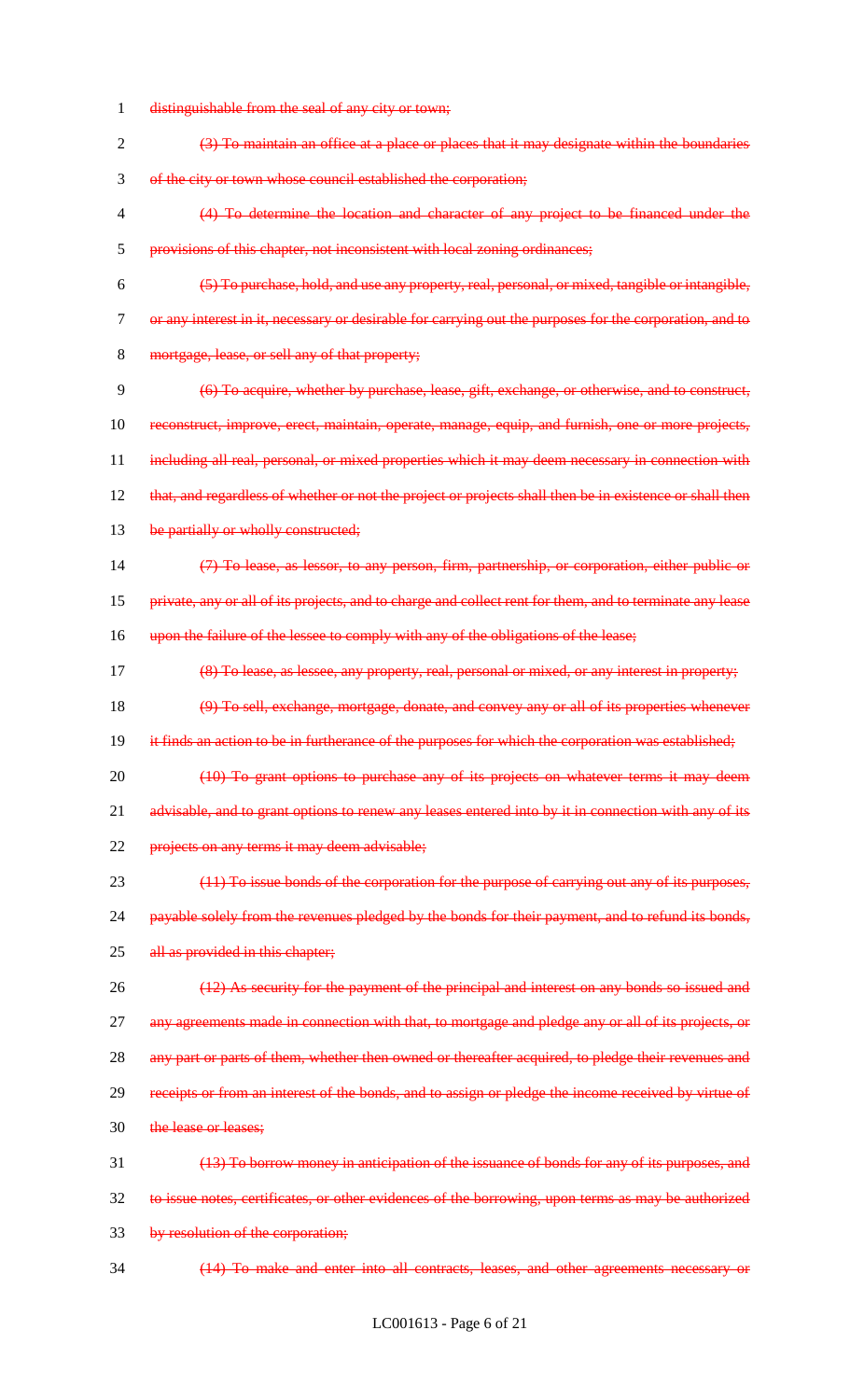1 incidental to the performance of its duties and the execution of its powers under this chapter; 2 provided, that those contracts, leases, and other agreements with the federal government or other 3 federal agency are governed by federal procurement procedures, and other contracts, leases, or 4 other agreements are governed by the procurement requirements of the municipality, if any. 5 (15) Without limitation of the preceding, to borrow money from, to receive and accept

6 grants for or in aid of construction or acquisition of projects authorized under this chapter from, 7 and to enter into contracts, leases, or other transactions with, the federal government or any federal 8 agency; and to receive and accept from the state or any municipality, and from any other source, 9 aid or contributions of money, property, labor, or other things of value; to be held, used, and applied 10 only for the purposes for which the grants and contributions may be made;

11 (16) To combine for financing purposes any two (2) or more projects authorized to be 12 acquired or constructed under the provisions of this chapter;

13 (17) To employ, in its discretion, attorneys, accountants, architectural and engineering 14 consultants, and other officers, employees, or agents as may be necessary in its judgment, and to 15 fix their compensation;

16 (18) To acquire in the name of the corporation by purchase or otherwise, on terms and 17 conditions and in the manner that it may deem proper, or by the exercise of the rights of 18 condemnation in the manner provided in § 45-54-9, public or private lands, or parts of them or 19 rights in them, rights-of-way, property, rights, easements, and interests as it may deem necessary 20 for carrying out the provisions of this chapter; provided, that all public property damaged in 21 carrying out the powers granted by this chapter is restored or repaired and placed in its original 22 condition as nearly as practicable;

23 (19) To do all other acts and to do any and all things necessary or convenient to carry out 24 its purposes and exercise the powers given and granted in this chapter;

25 (20) To provide for the care, custody, control and transportation of all detainees or inmates 26 committed to detention or incarceration at any project and to take all necessary steps to maintain 27 security, safety and order, to prevent escapes from any project, to take all necessary precautions to 28 prevent the occurrence or spread of any disorder, riot, or insurrection of any project, including, but 29 not limited to, the development, planning and coordination of emergency riot procedures, and take 30 suitable measures for the restoration of order;

31 (21) To establish and enforce standards for each project;

32 (22) To establish and fund training and education programs for employees, under the 33 direction of the warden, the curriculum for which to be approved annually by the police officers' 34 commission on standards and training, and to hire, promote, transfer, assign, and retain employees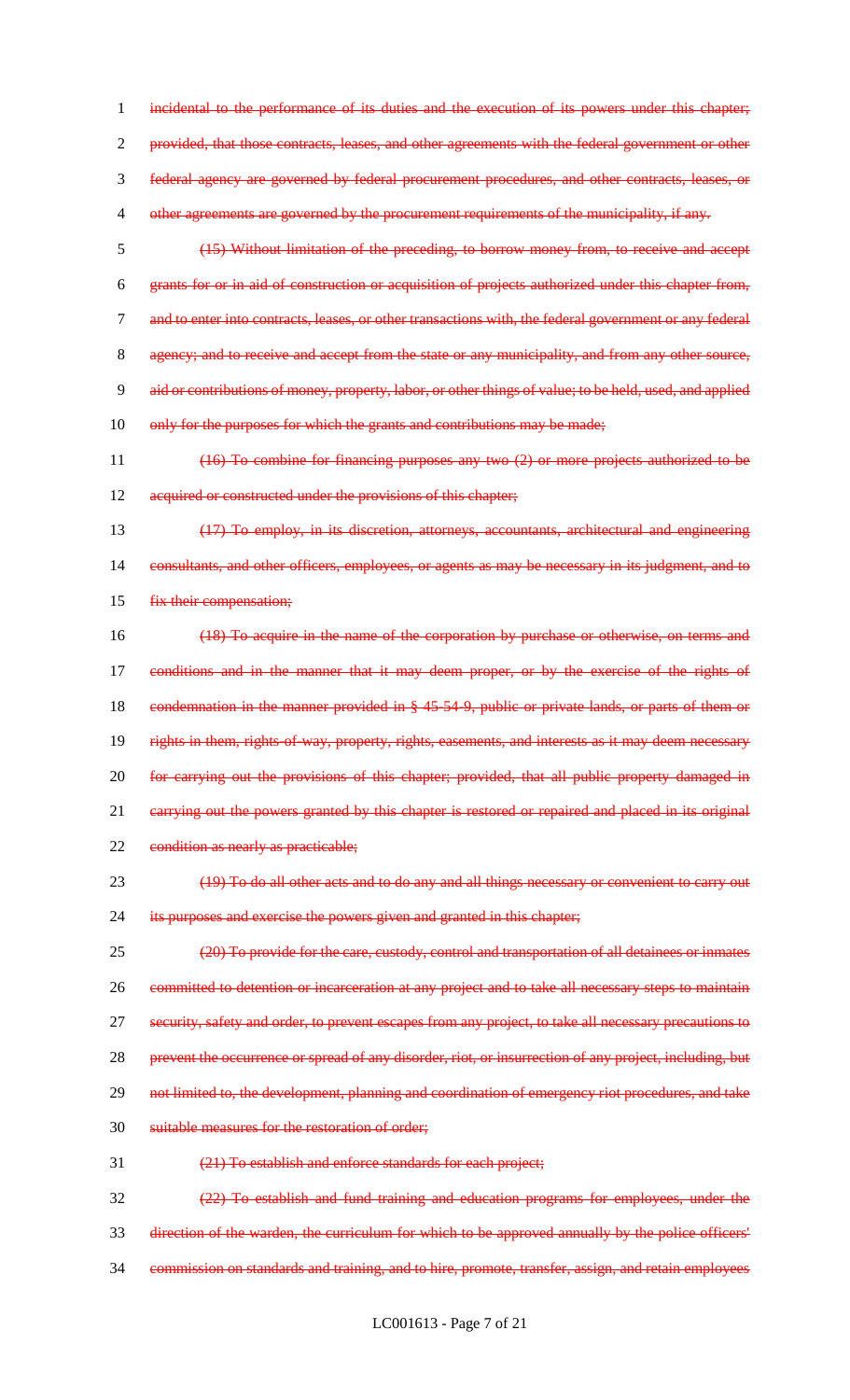- 1 for the operation of each project and suspend, demote, discharge, or take other necessary 2 disciplinary action with regard to such employees; 3 (23) To determine the methods, means, and personnel by which the operation of each 4 project is to be conducted; 5 (24) To relieve employees of duty because of lack of work or for other legitimate reasons; 6 (25) To investigate grievances of its employees and to inquire into alleged misconduct by 7 employees; 8 (26) To make and promulgate necessary rules and regulations incident to the corporation's 9 exercise of its powers and the performance of the corporation's duties, including, but not limited 10 to, rules and regulations regarding nutrition, sanitation, safety, discipline, recreation, religious 11 services, communication and visiting privileges, classification, education, training, employment, 12 eare, and custody for all persons detained at any project; and 13 (27) To delegate any or all of the above referenced powers to its duly designated agents, 14 servants, consultants or employees at its discretion, who being so designated may exercise said 15 power(s) on behalf of the corporation. 16 **45-54-7. Exemption from taxation.** 17 The exercise of the powers granted by this chapter will be in all respects for the benefit of 18 the people of the state and for the facilitation of the conduct of their public business, and as the 19 acquisition, construction, operation, and maintenance by the corporation of the projects defined in 20 this chapter will constitute the performance of essential governmental functions, the corporation is 21 not required to pay any taxes or assessments upon the projects or upon any property acquired, or 22 upon the income from the projects, or any other state or local tax of any kind or description, nor is 23 the corporation required to pay any recording fee or transfer tax of any kind or description, and the 24 bonds, issued under the provisions of this chapter, their transfer, and the income from them 25 (including any profit made on the sale) at all time free from taxation by the state, or any political 26 subdivision or other instrumentality of the state, excepting estate taxes, and the corporation shall 27 pay property taxes and assessments on its properties located outside the boundaries of the city or 28 town whose council established the corporation. 29 **45-54-8. Acquisition and construction of projects -- Lease or sale -- Conveyance to**  30 **corporation -- Request for project.** 31 (a) In order to benefit the people of the municipality and to provide for their general health 32 and welfare through economic development, and to maintain the high standards of a detention 33 facility and public equipment, the corporation is authorized and empowered to acquire and
- 34 construct a detention facility and to acquire public equipment; and to maintain, renovate, repair,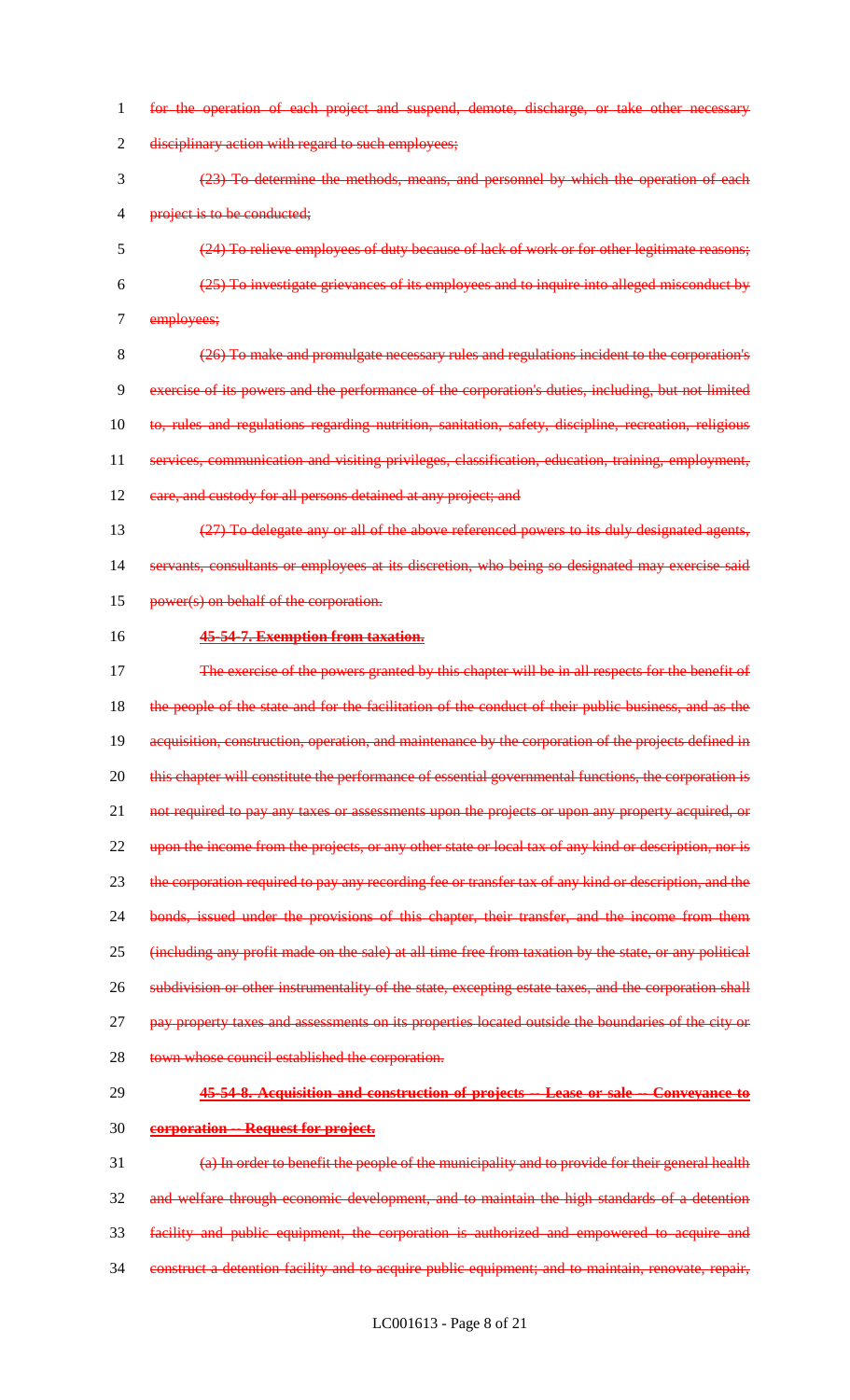and operate the detention facility and equipment; and to issue revenue bonds of the corporation, payable from the revenues derived from the leasing of these projects, to finance the projects. Development of these projects may be initiated by the corporation only upon request of the chief executive officer, if any, and the city or town council. Any request by the chief executive officer 5 and the council to initiate a project pursuant to this chapter shall take the form of a proposal by the chief executive officer approved by the council. If there is no chief executive officer, development of these projects may be initiated by the corporation only upon the request of the city or town council. Any request by the city or town council to initiate a project pursuant to this chapter shall take the form of a resolution. The chief executive officer, if any, or a member of the council 10 designated by the council, if there is no chief executive officer, is authorized to enter into a contract 11 of lease for and on behalf of the city or town with the corporation for the leasing of any duly initiated 12 projects, upon terms and conditions, that are agreed to by the chief executive officer, if any, or the 13 council, if there is no chief executive officer, and the corporation. (b) Without limiting the generality of the preceding, the corporation is expressly

15 empowered to lease or sell a project or any part of it to the municipality. Any lease by the 16 corporation to the municipality may be for any period, upon terms and conditions, with or without 17 an option to purchase, that the corporation may determine.

18 (c) The provisions of any charter, other law, or ordinance, general, special, or local, or of 19 any rule or regulation of the state or any municipality, restricting or regulating in any manner the 20 power of any municipality to lease (as lessee or lessor) or sell property, real, personal, or mixed, 21 do not apply to leases and sales made with the corporation pursuant to this chapter.

22 (d) Any municipality, notwithstanding any contrary provision of any charter, other law, or 23 ordinance, general, special or local, or of any rule or regulation of the state or any municipality, is 24 authorized and empowered to lease, lend, pledge, grant, or convey to the corporation at its request, 25 upon terms and conditions that the chief executive officer, if any, with the concurrence of the 26 council, or where no officer exists, the city or town council of the municipality, may deem 27 reasonable and fair, and without the necessity for any advertisement, order of court, or other action 28 or formality, any real property or personal property which may be necessary or convenient to 29 effectuation of the authorized purposes of the corporation, including public roads and other real 30 property already devoted to public use; and, subject to the aforesaid, the city or town consents to 31 the use of all lands owned by the city or town which are deemed by the corporation to be necessary 32 for the construction or operation of any project.

33 (e) The corporation and any municipality are authorized and empowered to contract for the 34 acquisition of any projects or portions of them by the federal government; and to contract with any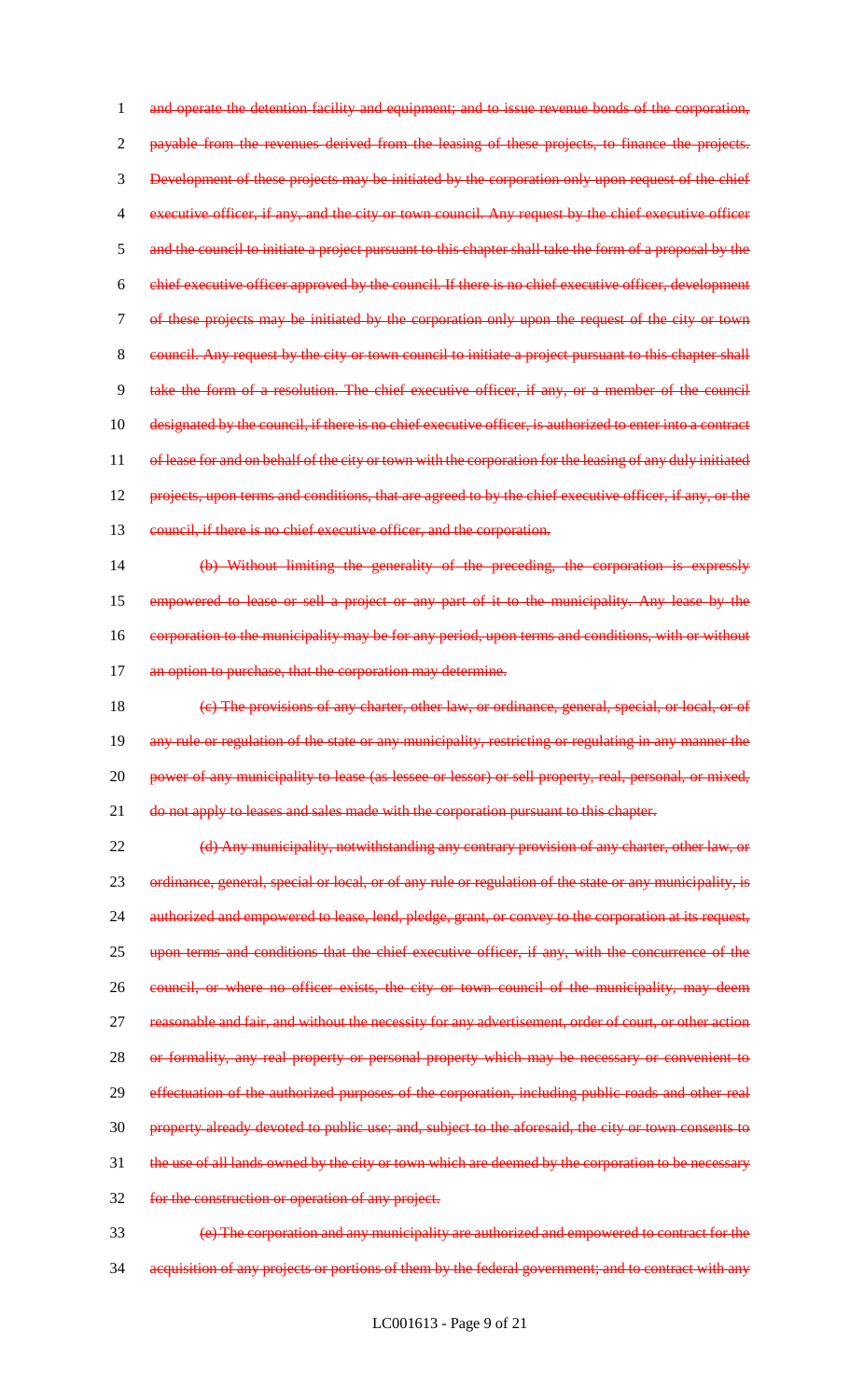1 state, federal, or municipal agency for the performance of any services essential or convenient to

2 its purposes under this chapter.

3 **45-54-9. Eminent domain proceedings.**

 (a) The corporation has the right to acquire any land, or any interest in it, including development rights, by the exercise of the power of eminent domain, whenever it is determined by the corporation that the acquisition of the land, or interest, is necessary for the construction or the 7 operation of any project.

8 (b) The power of eminent domain shall be exercised only within the boundaries of the city 9 or town whose council established the corporation.

10 (c) The necessity for acquisition is conclusively presumed upon the adoption by the 11 corporation of a resolution declaring that the acquisition of the land, or interest in it, described in 12 the resolution is necessary for the construction or operation of any project. Within six (6) months 13 thereafter, the corporation shall cause to be filed, in the land evidence records of the city or town 14 in which the land is located, a copy of the resolution of the corporation, together with a plat of the 15 land, or interest in it described, and a statement signed by the chairperson of the corporation, that 16 the land, or interest in it, is taken pursuant to the provisions of this chapter. Thereupon, the 17 eorporation shall file, in the superior court in and for the county in which the land, or interest in it, 18 lies, a statement of the sum of money estimated by the corporation to be just compensation for the 19 land taken.

20 (d) Upon filing of the copy of the resolution, plat, and statement in the land evidence 21 records of the city or town, the filing, in the superior court, of the statement, and the depositing in 22 the superior court, to the use of the person entitled to it, of such a sum as the court determines to 23 be amply sufficient to satisfy the claims of all persons interested in the land (and the court may, in 24 its discretion, take evidence on the question to determine the sum to be deposited), title to the land, 25 or interest in it, shall vest in the corporation in fee simple absolute and the corporation thereupon 26 may take possession of the land, or interest in it.

27 (e) No sum so paid into the court shall be charged with clerk's fees of any nature. After the 28 filing of the copy, plat, and statement, notice of the taking of the land, or interest in it, shall be served upon the owners of and persons having an estate in and interest in the land by the sheriff or the sheriff's deputies of the county in which the land, or interest in it, lies, leaving a true and attested copy of the description and statement with each of the persons personally, or at their last and usual 32 place of abode in this state with some person living there, and in case any of the persons are absent from this state and have no last and usual place of abode in this state occupied by any person, the copy shall be left with the persons, if any, in charge of or having possession of the land, or interest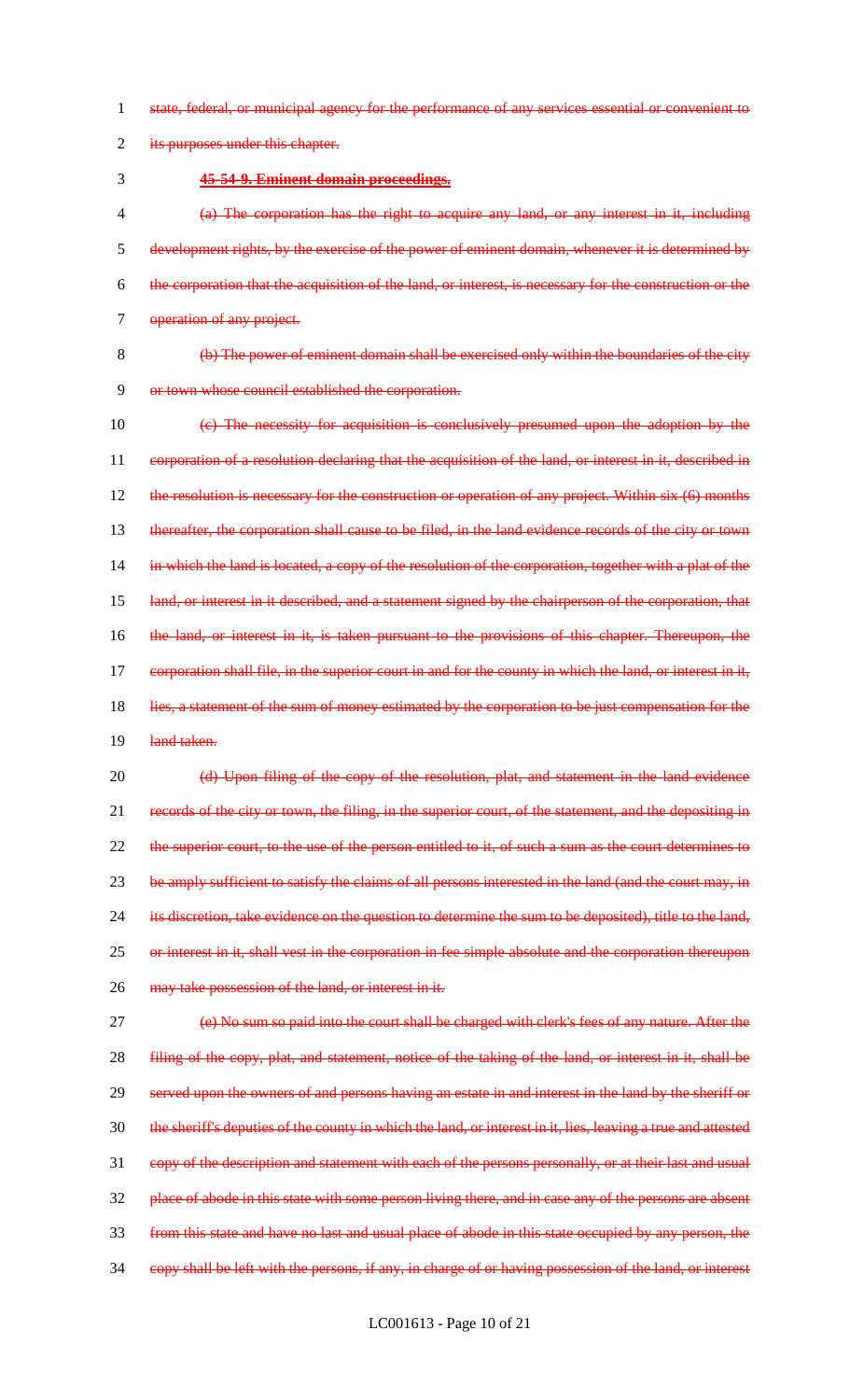1 in it, taken of the absent persons if the persons are known to the officer; and after the filing of the 2 resolution, plat, and statement, the secretary of the corporation shall cause a copy of the resolution 3 and statement to be published in some newspaper published or having general circulation in the 4 county where the land, or interest in it, may be located, at least once a week for three (3) successive 5 weeks. If any persons agree with the corporation for the price of land, or interest in it, so taken, the 6 court, upon the application of the parties in interest, may order that the sum agreed upon be paid 7 immediately from the money deposited, as the just compensation to be awarded in the proceeding. 8 (f) Any owner of or person entitled to any estate in or interest in any part of the land, or 9 interest in it, so taken, who cannot agree with the corporation for the price of the land, or interest 10 in it, so taken, in which he or she is interested, may, within three (3) months after personal notice 11 of the taking, or, if he or she has no personal notice, within one year from the first publication of 12 the copy of the resolution and statement, apply, by petition, to the superior court in and for the 13 county in which the land, or interest in it, lies, setting forth the taking of his or her land or interest 14 in it, and praying for an assessment of damages by a jury. Upon the filing of the petition, the court 15 shall cause twenty (20)days' notice of the pendency of the petition to be given to the corporation 16 with a certified copy, and may proceed after the notice to the trial; and the trial shall determine all 17 questions of fact relating to the value of the land, or interest in it, and the amount and judgment 18 shall be entered upon the verdict of the jury and execution shall be issued against the money so 19 deposited in court and in default against any other property of the corporation. In case two (2) or 20 more conflicting petitioners make claim to the same land, or to any interests in it, or to different 21 interests in the same parcel of land, the court, upon motion, shall consolidate their several petitions 22 for trial at the same time by the same jury, and may frame all necessary issues for the trial; and all 23 proceedings taken pursuant to the provisions of this chapter shall take precedence over all other 24 civil matters then pending before the court, or if the superior court, in and for the county in which 25 the land, or interest in it, lies, is not in session in that county, then the proceedings may be heard in 26 the superior court for the counties of Providence and Bristol. 27 (e) If any lands, or interests in them, in which any minor, or other person not capable in 28 law to act in his or her own behalf, is interested are taken by the corporation under the provisions 29 of this chapter, the superior court, upon the filing of any petition by or in behalf of the minor or 30 other person, may appoint a guardian ad litem for the minor or other person, and the guardian may 31 appear and be heard in behalf of the minor or other person, and the guardian may also, with the 32 advice and consent of the superior court and upon those terms that the superior court may prescribe, 33 release to the corporation all claims for damages for the lands of the minor or other persons, or for

34 any interest in them. Any lawfully appointed, qualified, and acting guardian or other fiduciary of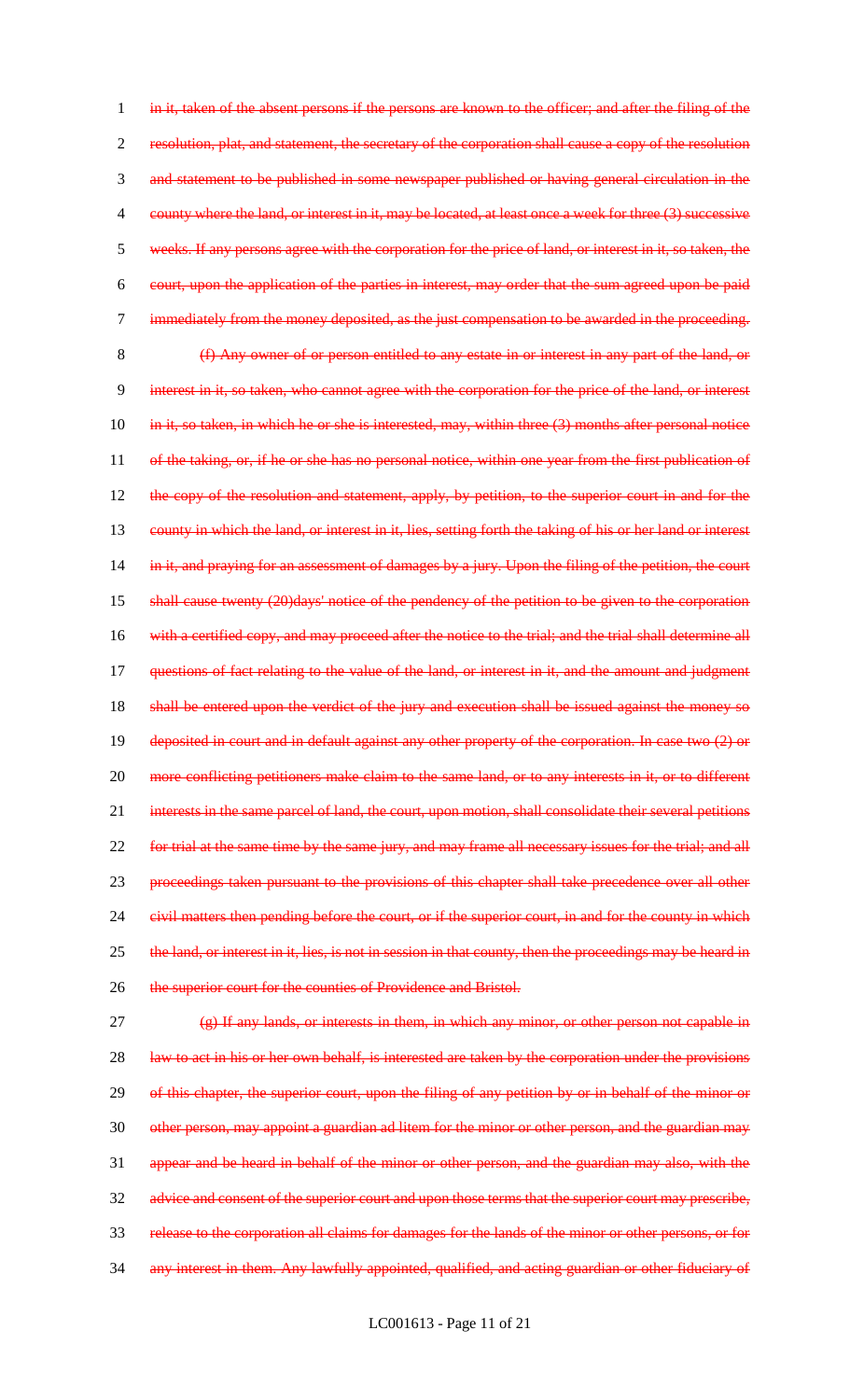1 the estate of any minor or other person, with the approval of the court of probate within this state 2 having jurisdiction to authorize the sale of lands and properties within this state of any minor or other person, may, before the filing of any petition, agree with the corporation upon the amount of damages suffered by the minor or other person by any taking of his or her lands or of his or her interests in any lands, and may, upon receiving that amount, release to the corporation all claims of damages of the minor or other person for the taking.

7 (h) Whenever, from time to time, the corporation has satisfied the court that the amount 8 deposited with the court is greater than is amply sufficient to satisfy the claims of all persons 9 interested in the land, the court may order that the amount of any excess, including any interest or 10 increment on any sums so deposited, shall be repaid to the corporation. Whenever the corporation 11 has satisfied the court that the claims of all persons interested in the land taken have been satisfied, 12 the unexpended balance, including any interest or increment on any sums so deposited, shall 13 immediately be paid to the corporation.

14 (i) In any proceedings for the assessment of compensation and damages for land or interest 15 in it taken or to be taken by eminent domain by the corporation, the following provision is 16 applicable: At any time during the pendency of any action or proceeding, the corporation or an 17 owner may apply to the court for an order directing an owner or the corporation, as the case may 18 be, to show cause why further proceedings should not be expedited, and the court may upon that 19 application make an order requiring that the hearings proceed and that any other steps be taken with 20 all possible expedition.

21 (i) If any of the land, or interest therein, is devoted to a public use, it may be acquired, and 22 the taking is effective, provided that no land, or interest in it, belonging to a public utilities 23 administrator or other officer or tribunal having regulatory power over a public utility is taken. Any 24 land, or interest in it, already acquired by the corporation may nevertheless be included within the 25 taking for the purpose of acquiring any outstanding interests in the land.

## 26 **45-54-10. Revenue bonds.**

 (a) The corporation is authorized to provide by resolution for the issuance, at one time or from time to time, of revenue bonds of the corporation for the purpose of paying all or part of the cost of any one or more projects, the construction or acquisition of which is authorized by this chapter. The principal of and the interest on the bonds are payable from the funds provided for 31 payment. The bonds of each issue shall be dated, bear interest at the rate or rates that the corporation determines, payable from time to time, shall mature at a time or times not exceeding fifty (50) years from their date or dates, as may be determined by the corporation, and may be redeemable before 34 maturity, at the option of the corporation, at the price or prices and under terms and conditions that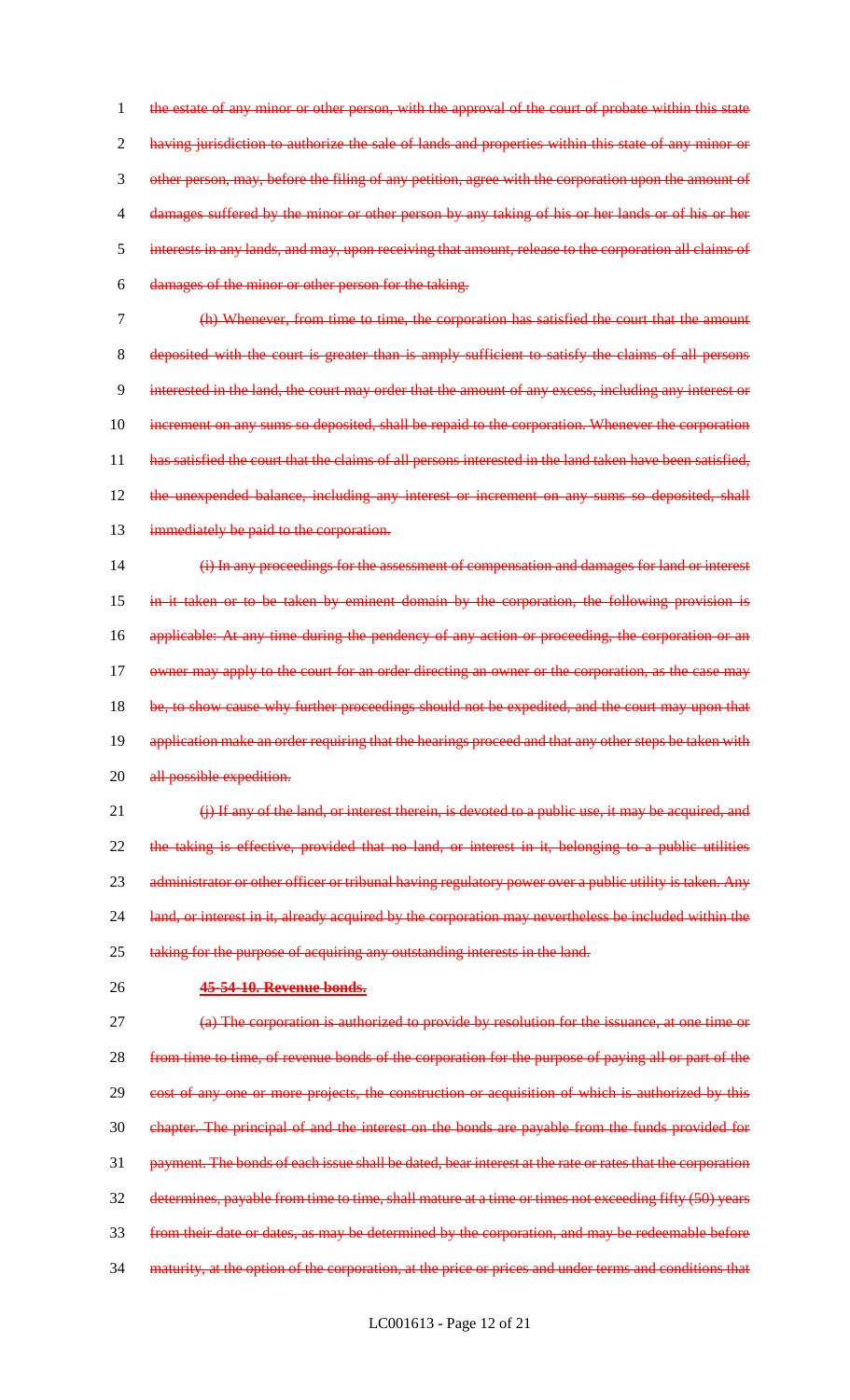may be fixed by the corporation prior to the issuance of the bonds. The corporation shall determine 2 the form of the bonds, including any interest coupons to be attached to them, and shall fix the denomination or denominations of the bonds and the place or places of payment of the principal 4 and interest, which may be at any bank or trust company within or without the state. The bonds shall be signed by the chairperson of the corporation, or a facsimile of the signature shall be impressed or imprinted on the bonds and attested by the manual or facsimile signature of the secretary of the corporation, and any coupons attached to the bonds shall bear the facsimile signature of the chairperson of the corporation. In case any officer whose signature, or the facsimile of whose signature, appears on any bonds or coupons ceases to be an officer before the delivery of the bonds, the signature or the facsimile is nevertheless valid and sufficient for all purposes, the 11 same as if he or she had remained in office until the delivery. The bonds may be issued in coupon or in registered form, or both, as the corporation may determine, and provision may be made for 13 the registration of any coupon bonds as to principal alone and, also, as to both principal and interest, for the reconversion into coupon bonds of any bonds registered and coupon bonds. The corporation 15 may sell bonds in a manner, either at public or private sale, and for a price, as it may determine will 16 best effect the purpose of this chapter. (b) The proceeds of the bonds of each issue shall be used for the payment of the cost of the

18 project or projects for which the bonds have been issued, and shall be disbursed in a manner and 19 under restrictions, if any, that the corporation may provide in the resolution authorizing the issuance 20 of the bonds or in the trust agreement securing the bonds. If the proceeds of the bonds of any issue, 21 by error of estimates or otherwise, are less than the cost, additional bonds may in like manner be 22 issued to provide the amount of the deficit, and, unless otherwise provided in the resolution 23 authorizing the issuance of the bonds or in the trust agreement securing the bonds, are deemed to 24 be of the same issue and shall be entitled to payment from the same fund without preference of 25 priority of the bonds first issued. If the proceeds of the bonds of any issue exceed the cost, the 26 surplus shall be deposited to the credit of the sinking fund for the bonds or may be applied to the 27 payment of the cost of any project thereafter financed under the provisions of this chapter.

28 (e) Prior to the preparation of definitive bonds, the corporation may, under like restrictions, 29 issue interim receipts or temporary bonds, with or without coupons, exchangeable for definitive 30 bonds when definitive bonds have been executed and are available for delivery. The corporation 31 may also provide for the replacement of any bonds which become mutilated or are destroyed or 32 lost. Bonds may be issued under the provisions of this chapter without obtaining the consent of any 33 department, division, commission, board, bureau, or agency of the state, and without any other 34 proceedings or the happening of any other conditions or things, other than those proceedings,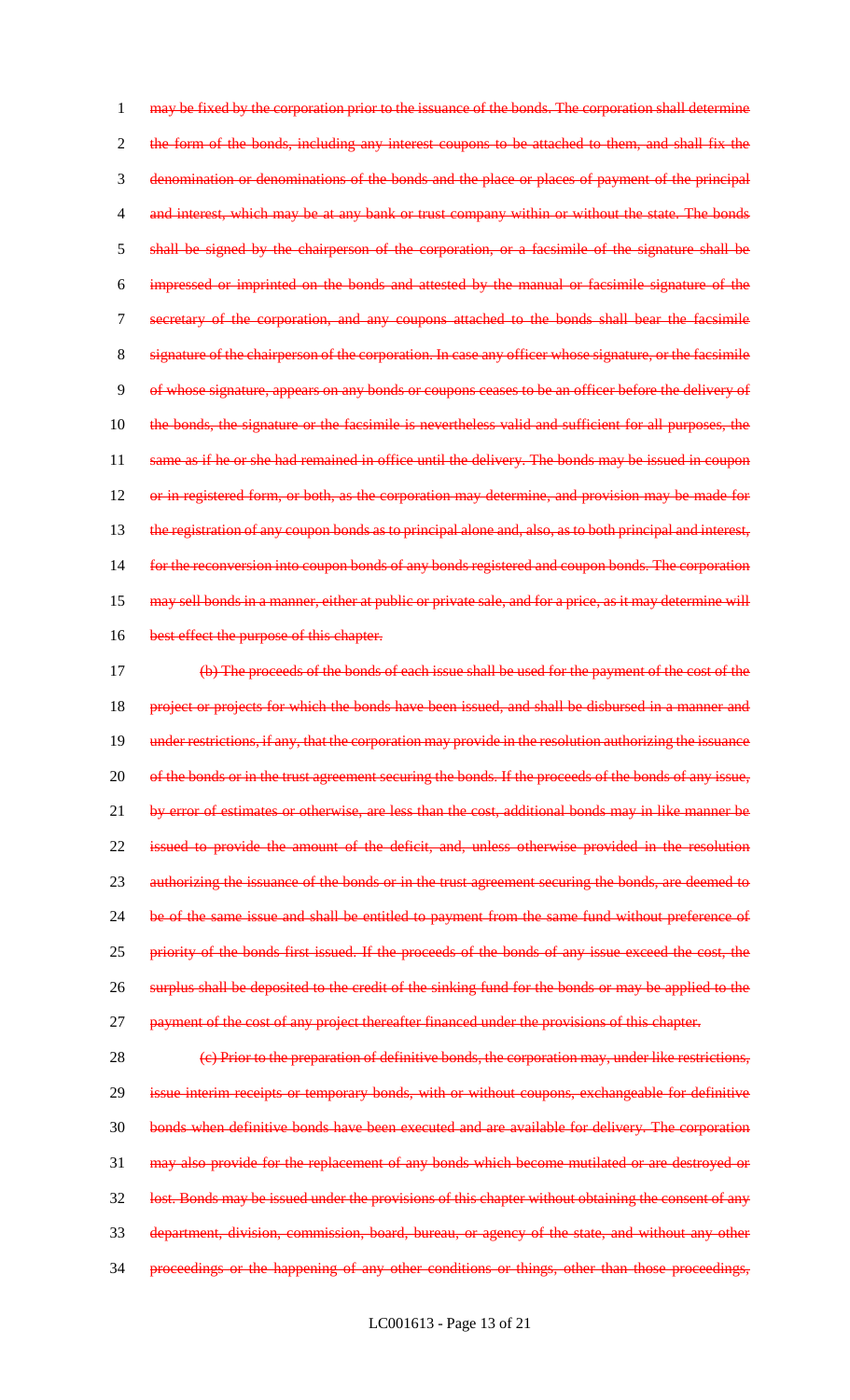- 1 conditions, or things which are specifically required by this chapter.
- 

# 2 **45-54-11. Trust agreement.**

3 In the discretion of the corporation, any bonds issued under the provisions of this chapter 4 may be secured by a trust agreement by and between the corporation and a corporate trustee, which 5 may be any trust company or bank having the powers of a trust company within or without the 6 state. The trust agreement or the resolution providing for the issuance of the bonds may pledge or 7 assign the revenues to be received and may convey, or mortgage or grant, a security interest in any 8 project or any part of it or any combination of projects or parts of them. The trust agreement or 9 resolution providing for the issuance of the bonds may contain provisions for protecting and 10 enforcing the rights and remedies of the bondholders or noteholders as may be reasonable and 11 proper and not in violation of law, including: covenants establishing the duties of the corporation 12 in relation to the acquisition of property and the construction, improvement, maintenance, repair, 13 operation, and insurance of the project or projects in connection with which the bonds have been 14 authorized, and in relation to the custody, safeguarding, and application of all moneys; and 15 conditions or limitations with respect to the issuance of additional bonds. It is lawful for any bank 16 or trust company incorporated under the laws of the state which may act as depository of the 17 proceeds of bonds or of revenues to furnish indemnifying bonds or to pledge those securities that 18 may be required by the corporation. Any trust agreement may establish the rights and remedies of 19 the bondholders and of the trustee, and may restrict the individual right of action by bondholders. 20 In addition to the preceding, any trust agreement or resolution may contain any other provisions 21 that the corporation may deem reasonable and proper for the security of the bondholders. All 22 expenses incurred in carrying out the provisions of the trust agreement or resolution may be treated 23 as a part of the corporation's cost of operation and maintenance. 24 **45-54-12. Revenues.** 25 (a) The corporation is authorized and empowered to fix, revise, and collect from time to

- 26 time, subject to the provisions of this chapter, fees, rentals, and other charges for the use of projects 27 of, or the services rendered by the corporation to pay:
- 28 (1) The cost of maintaining, repairing, and operating the project or projects or portion or 29 portions of them; and
- $\frac{2}{2}$  The principal of, premium, if any, and interest on the bonds and notes as the bonds and 31 notes become due and payable, and to create reserves for these purposes.
- 32 (b) The fees, rentals, and other charges are not subject to supervision or regulation by any 33 commission, board, bureau, or agency of the state or of any municipality or other political
- 34 subdivision of the state.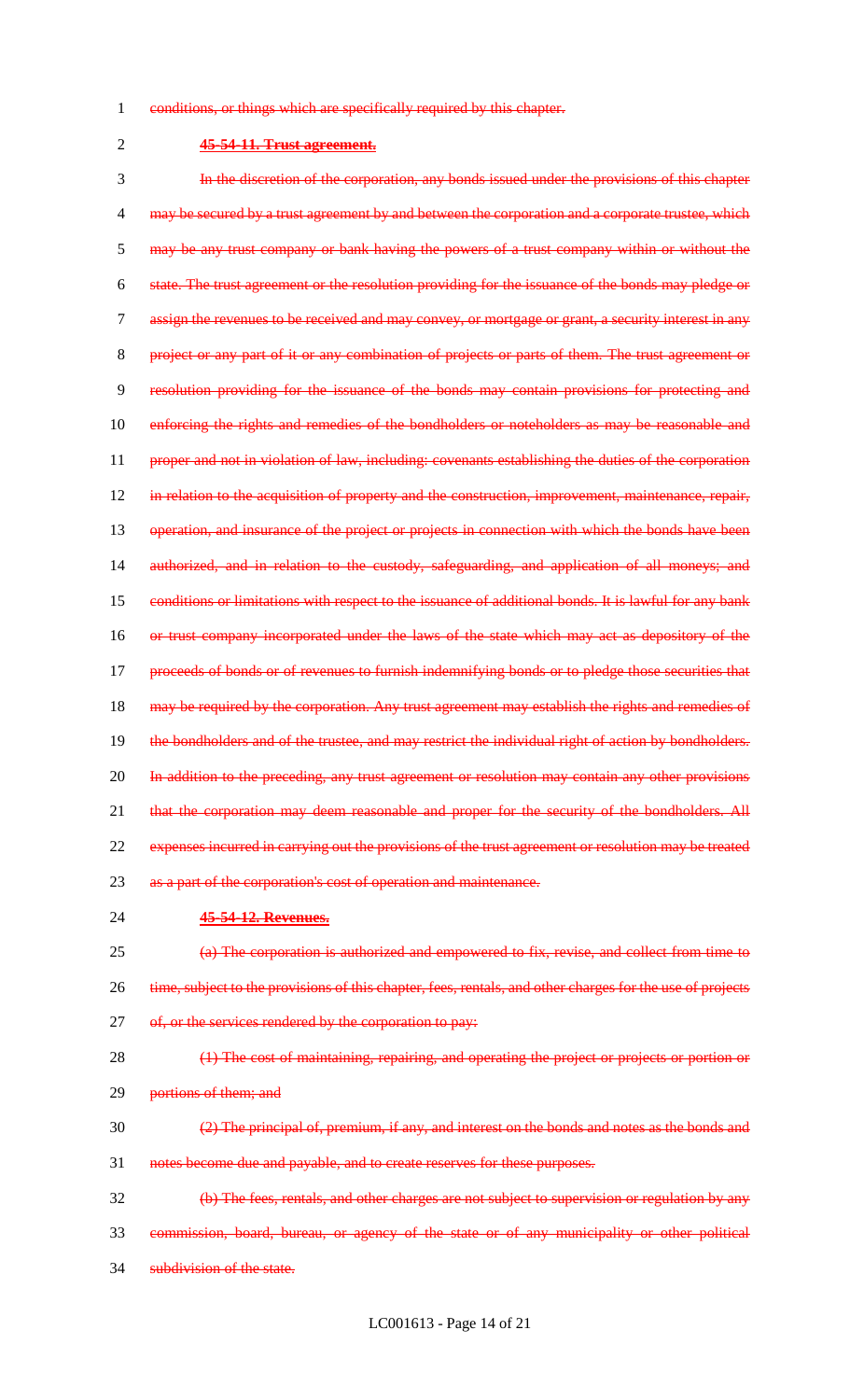(c) The revenues derived from the project or projects or portion or portions of them, in connection with which the bonds or notes have been issued, may be pledged as provided in the resolution or the trust agreement. The pledge is valid and binding from the time when the pledge is 4 made; the rentals, revenues, or other moneys so pledged and thereafter received by the corporation are immediately subject to the lien of the pledge without any physical delivery or further act, and the lien of any pledge is valid and binding against all parties having claims of any kind in tort, contract, or otherwise against the corporation, whether the parties have notice of claims. Neither 8 the resolution nor any trust agreement by which a pledge is created need be filed or recorded except in the records of the corporation.

- 10 (d) The use and disposition of revenues is subject to the provisions of the resolution 11 authorizing the issuance of the bonds, or of the trust agreement.
- 12 **45-54-13. Trust funds.**

13 All moneys received pursuant to the provisions of this chapter, whether as proceeds from 14 the sale of bonds or as revenues, are deemed to be trust funds, to be held and applied as may be 15 provided in the resolution authorizing the issuance of the bonds or the trust agreement securing the 16 bonds. The corporation shall, in the resolution authorizing the bonds or in the trust agreement 17 securing the bonds, provide for the payment of the proceeds of the sale of the bonds and the 18 revenues to be received to a trustee, which is any trust company or bank having the powers of a 19 trust company within or without the state, which acts as trustee of the bonds, and holds and applies 20 the funds to the purposes of this chapter, subject to regulations that this chapter and the resolution 21 or trust agreement may provide.

22 **45-54-14. Remedies.**

23 Any holder of bonds issued under the provisions of this chapter, or of any of the coupons 24 appertaining to the bonds, and the trustee under the trust agreement or the resolution, except to the 25 extent the rights given by this chapter may be restricted by the trust agreement or the resolution, 26 may, by civil action, mandamus, or other proceeding, protect and enforce any and all rights under 27 the laws of the state or granted under this chapter, or under the trust agreement or the resolution 28 authorizing the issuance of the bonds, and may enforce and compel the performance of all duties 29 required by this chapter or by the trust agreement or resolution to be performed by the corporation 30 or by any officer of the corporation, including the fixing, charging, and collection of fees, rentals, 31 and other charges. 32 **45-54-15. Negotiable instruments.**

33 Notwithstanding any of the preceding provisions of this chapter or any recitals in any bonds 34 issued under the provisions of this chapter, all bonds are deemed to be negotiable instruments under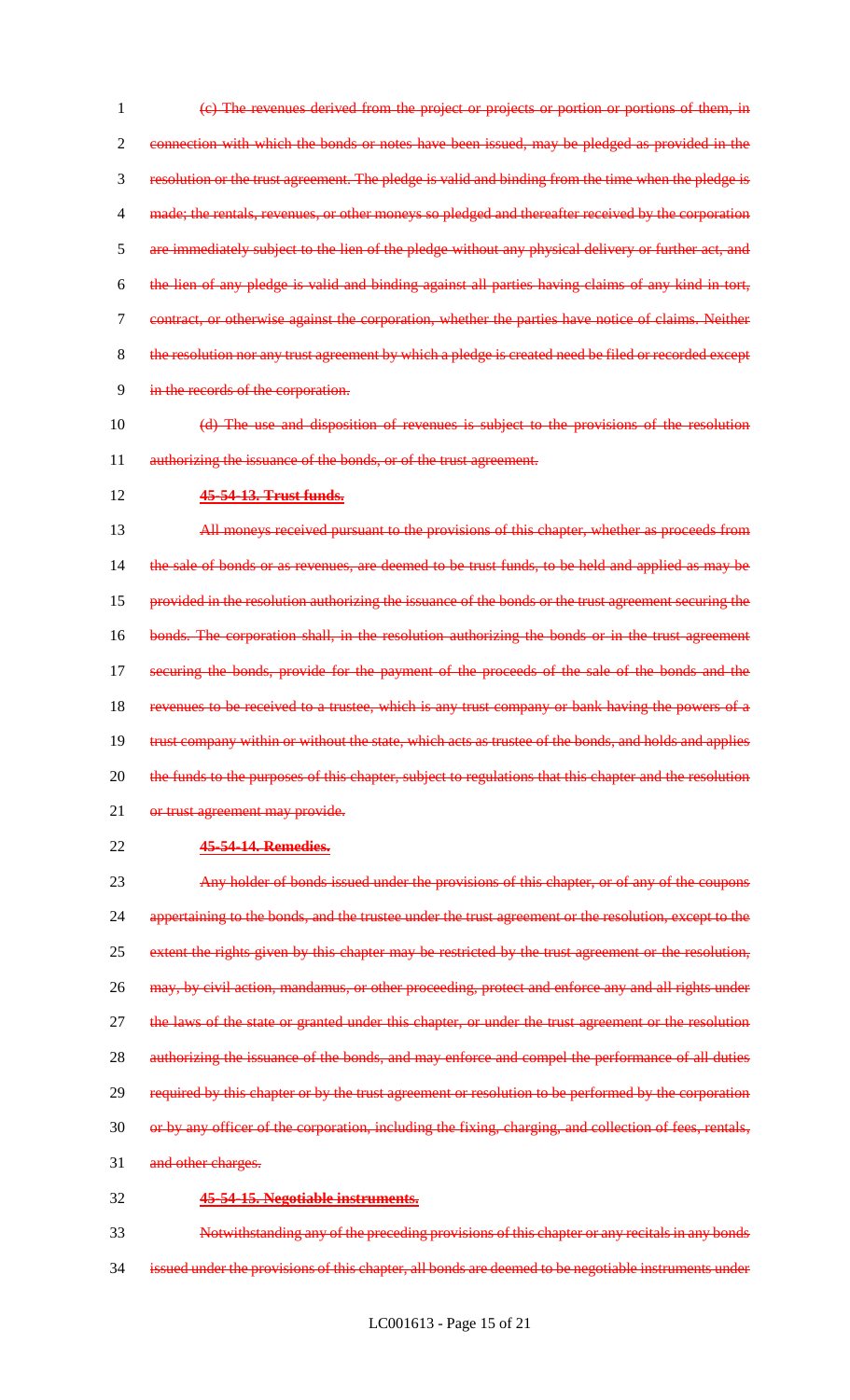#### 1 the laws of this state.

#### 2 **45-54-16. Refunding bonds.**

3 The corporation is authorized to provide for the issuance of refunding bonds of the 4 corporation for the purpose of refunding any bonds then outstanding which have been issued under 5 the provisions of this chapter, including the payment of any redemption premium thereon or interest 6 accrued or to accrue to the earliest or subsequent date of redemption, purchase, or maturity of the 7 bonds and, if deemed advisable by the authority, for the additional purpose of paying all or part of 8 the cost of acquiring, constructing, reconstructing, rehabilitating, or improving any project. The 9 proceeds of bonds or notes issued for the purpose of refunding outstanding bonds or notes may be 10 applied, in the discretion of the corporation, to the purchase, retirement at maturity, or redemption 11 of the outstanding bonds or notes either on their earliest or a subsequent redemption date, and may, 12 pending that application, be placed in escrow. Any escrowed proceeds may be invested and 13 reinvested in obligations of or guaranteed by the United States of America, or in certificates of 14 deposit, time deposits, or repurchase agreements fully secured or guaranteed by the state or the 15 United States, or an instrumentality of either, maturing at the time or times appropriate to assure 16 the prompt payment, as to principal, interest, and redemption premium, if any, of the outstanding 17 bonds or notes to be so refunded. After the terms of the escrow have been fully satisfied and carried 18 out, any balance of the proceeds, and interest, income, and profits, if any, earned or realized on the 19 investments, may be returned to the corporation for use by it in furtherance of its purposes. The 20 portion of the proceeds of bonds or notes issued for the additional purpose of paying all or part of 21 the cost of acquiring, constructing, reconstructing, rehabilitating, developing, or improving any 22 project may be invested and reinvested in obligations, securities, and other investments consistent 23 herewith, that are specified in the resolutions under which the bonds are authorized, and which shall 24 mature not later than the times when the proceeds will be needed for these purposes. The interest, 25 income, and profits, if any, earned or realized on the investments may be applied to the payment of 26 all parts of the costs, or may be used by the corporation in furtherance of its purposes. The issuance 27 of the bonds, the maturities, and other details, the rights of the holders, and the rights, duties, and 28 obligations of the corporation in respect to all of the above shall be governed by the provisions of 29 this chapter insofar as the provisions may be applicable.

#### 30 **45-54-17. Credit of state and political subdivisions not pledged.**

31 (a) Revenue bonds issued under the provisions of this chapter are not deemed to constitute 32 a debt or a pledge of the faith and credit of the state or the municipality, but are payable solely from 33 the funds provided from revenues. All revenue bonds shall contain on the face a statement to the 34 effect that neither the state nor the municipality nor the corporation is obligated to pay the bonds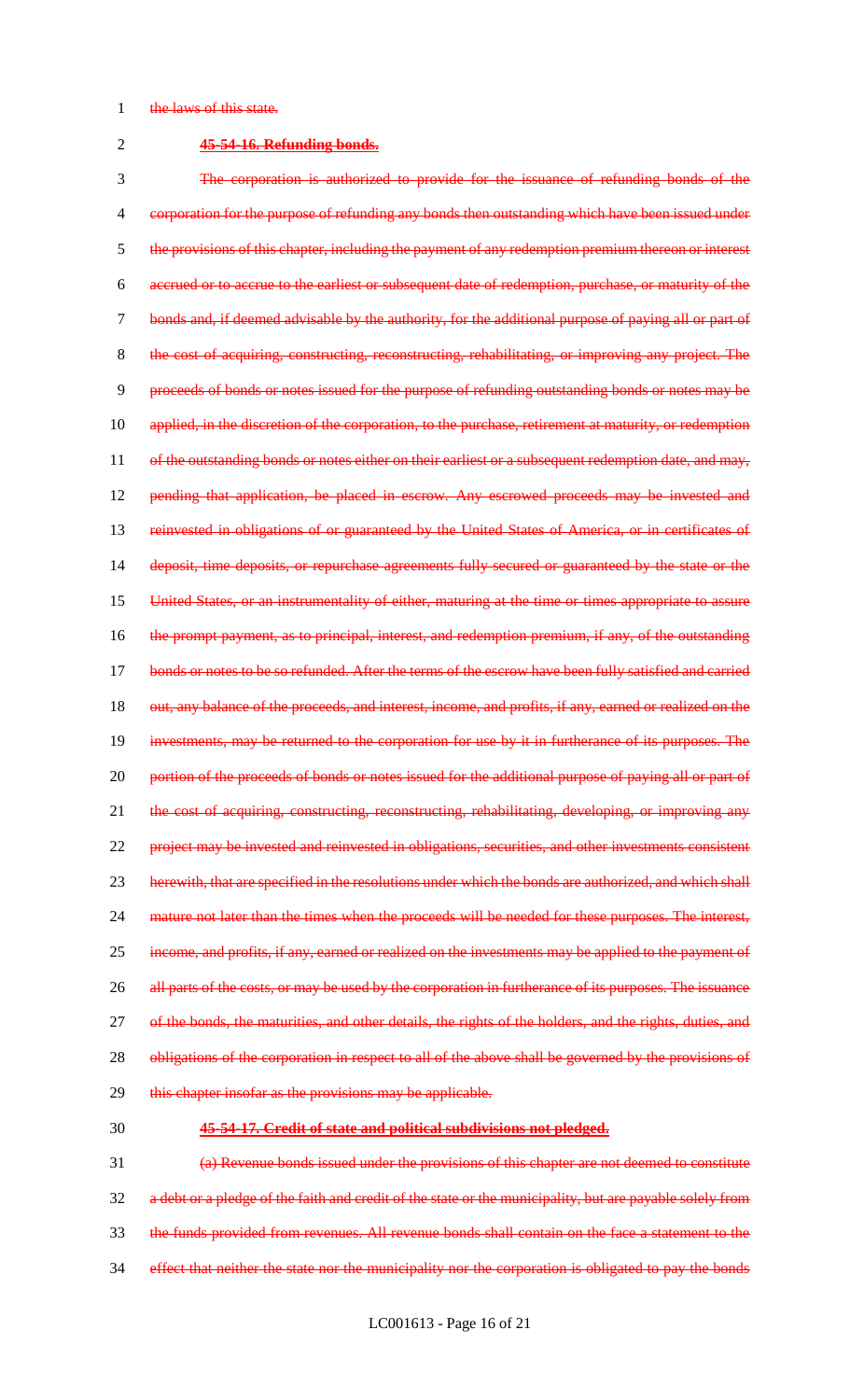1 or their interest except from the revenues of the project or projects on account of which the bonds 2 are issued, and that neither the faith and credit nor the taxing power of the state or the municipality is pledged to the payment of the principal of or the interest on the bonds. (b) All expenses incurred in carrying out the provisions of this chapter are payable solely from the funds provided under the provisions of this chapter. **45-54-18. Use of projects.** The use of the facilities of the corporation and the operation of its business are subject to the rules and regulations from time to time adopted by the corporation; provided, that the corporation is not authorized to do anything which will impair the security of the holders of the 10 obligations of the corporation or violate any agreements with them or for their benefit. **45-54-19. Capital reserves.** 12 To assure the continued operation and solvency of the corporation for the carrying out of its corporate purposes, the corporation may create and establish one or more special funds (referred 14 to as "capital reserve funds" in this chapter), and may pay into each capital reserve fund: (1) Any monies appropriated and made available by the state for the purpose of the fund; (2) Proceeds from the sale of notes or bonds to the extent provided in the resolution or 17 resolutions of the corporation authorizing their issuance; and (3) Any other moneys that may be made available to the corporation, for the purpose of the 19 fund, from any other source. **45-54-20. Bonds eligible for investment.** The notes and bonds of the corporation are securities in which all public officers and bodies of this state and all municipalities and municipal subdivisions, all insurance companies and associations, and other persons carrying on an insurance business, all banks, bankers, trust companies, savings banks, and saving associations, including savings and loan associations, building and loan associations, investment companies, and other persons carrying on a banking business, all administrators, guardians, executors, trustees, and other fiduciaries, and all other 27 persons whatsoever who are now or may hereafter be authorized to invest in bonds or other 28 obligations of the state, may properly and legally invest funds, including capital, in their control or 29 belonging to them. **45-54-21. Limitation of powers.** The state pledges to and agrees with the holders of any bonds or notes issued by the corporation, that the state will not limit or alter the rights vested in the corporation to fulfill the terms of any agreements made with the holders until those bonds or notes, together with their interest, with interest on any unpaid installments of interest, and all costs and expenses in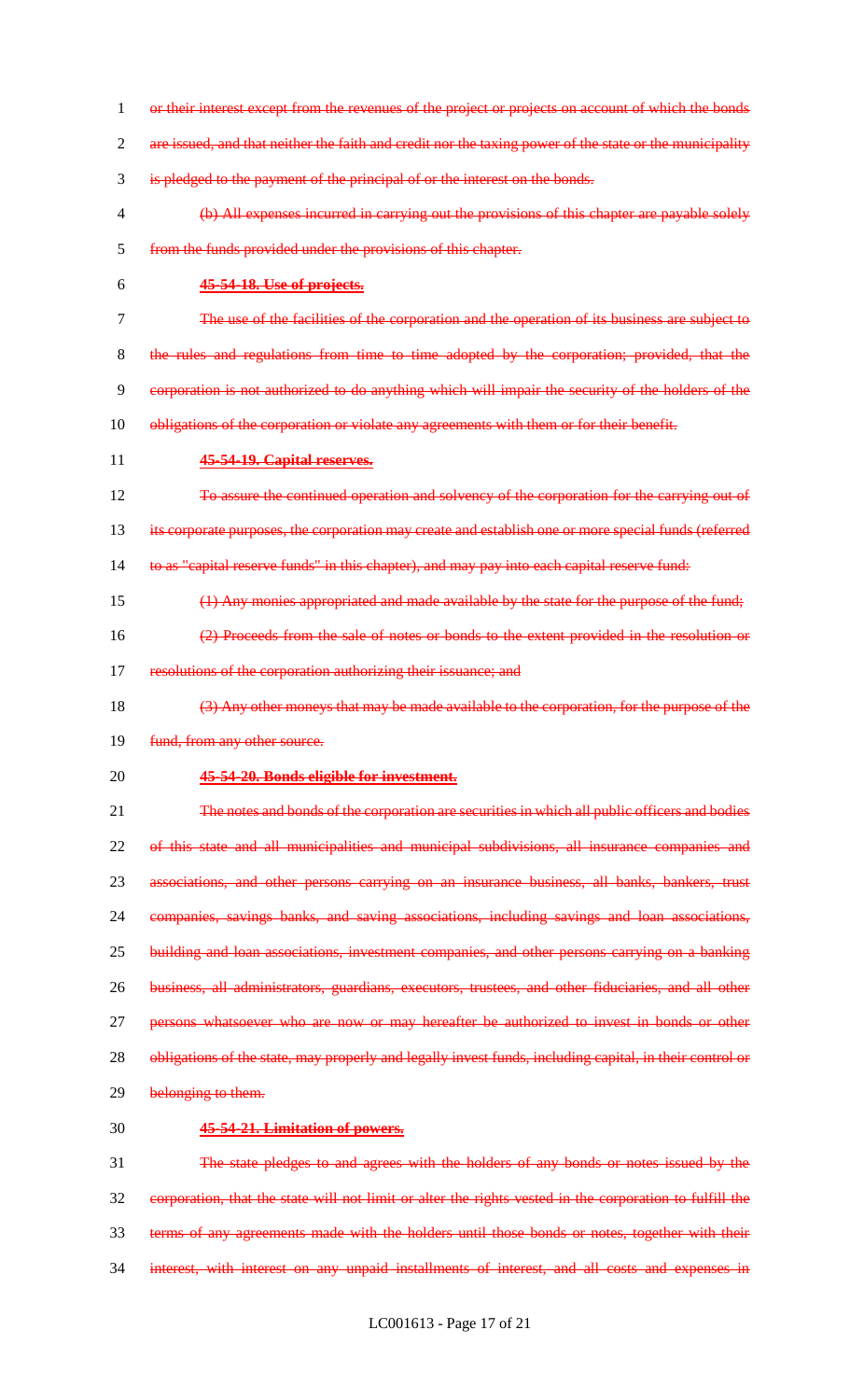connection with any action or proceeding by or on behalf of the holders, are fully met and discharged. The corporation is authorized to include this pledge and agreement of the state in any agreement with the holders of the bonds or notes.

### **45-54-22. Annual report and audit.**

 Within one hundred twenty (120) days from the close of its fiscal year, the corporation shall make an annual report to the chief executive officer and legislative body of the municipality of its activities for the preceding fiscal year. Each report shall present a complete operating and financial statement covering its operations during the year. The corporation shall cause an annual audit of the books, records, and accounts of the corporation to be made and the costs shall be treated 10 as a part of the cost of operation.

#### **45-54-23. Transfers to governmental body.**

12 When all bonds issued under the provisions of the chapter for each specific project and 13 their interest have been paid, or a sufficient amount for the payment of all the bonds and their 14 interest to the maturity of the bonds have been set aside in trust for the benefit of the bondholders, the specific project financed under the provisions of this chapter may be transferred to the municipality leasing the project on terms and conditions and for consideration that the corporation 17 determines. If the corporation is dissolved, all funds of the corporation not required for the payment 18 of bonds shall be paid to the treasurer of the municipality in which the corporation is established for the use of the municipality, and all property belonging to the corporation shall be vested in the 20 municipality and delivered to it. No part of the net earnings of the authority shall be distributed to, 21 or inure to the benefit of, any private person.

# **45-54-24. Applicability of other laws.**

 This chapter shall be construed to provide a complete additional and alternative method for doing the things authorized hereby and shall be regarded as supplemental and in addition to the powers conferred by other laws. The issuance of all bonds, notes, and other obligations of the 26 corporation under the provisions of this chapter need not comply with the requirements of any other 27 provision of any charter or other law, general, special or local, or of any rule or regulation of the state or the municipality applicable to the issuance of bonds. No proceedings or notice or approval 29 are required for the issuance of any bonds, or any instrument of security for them, except as provided in this chapter. **45-54-25. Liberal construction.**

- This chapter, being necessary for the welfare of the state and its inhabitants, shall be
- liberally construed to effectuate its purposes.
- **45-54-26. Inconsistent provisions.**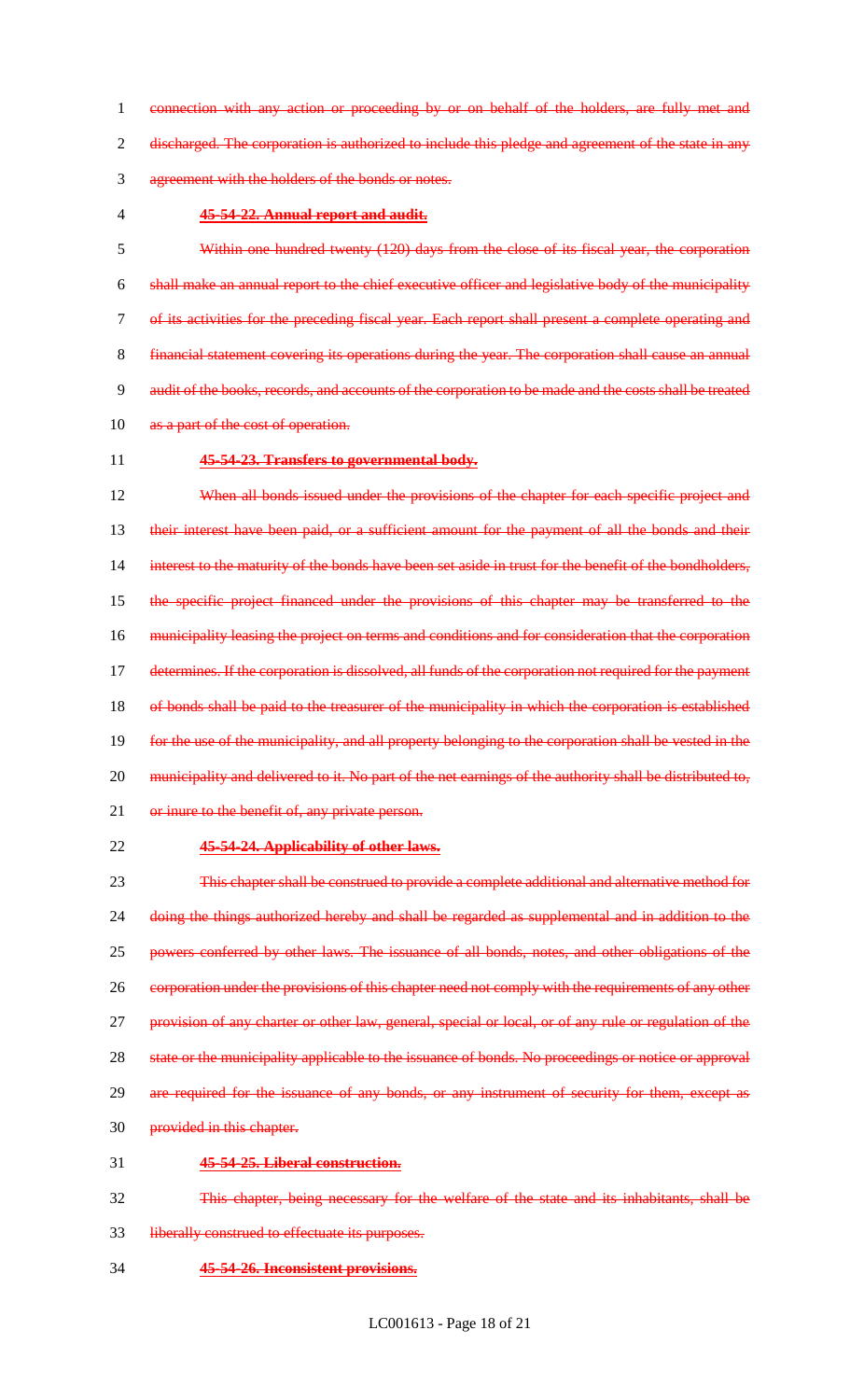| 1  | Insofar as the provisions of this chapter are inconsistent with the provisions of any charter           |
|----|---------------------------------------------------------------------------------------------------------|
| 2  | or other law or ordinance, general, special, or local, or of any rule or regulation of the state or any |
| 3  | municipality, the provisions of this chapter are controlling.                                           |
| 4  | 45-54-27. Severability.                                                                                 |
| 5  | If any one or more sections, clauses, sentences, or parts of this chapter shall, for any reason,        |
| 6  | be adjudged unconstitutional or otherwise invalid in any court, that judgment shall not affect,         |
| 7  | impair, or invalidate the remaining provisions, but shall be confined in its operation to the specific  |
| 8  | provisions so held unconstitutional or invalid; and the inapplicability or invalidity of any section,   |
| 9  | clause, or provision of this chapter in any one or more instances or circumstances shall not be taken   |
| 10 | to affect or prejudice in any way its applicability or validity in any other instance.                  |
| 11 | 45-54-28. Construction.                                                                                 |
| 12 | Whenever the context permits in this chapter, the use of the plural includes the singular               |
| 13 | and the plural, and the use of any gender is deemed to include all genders.                             |
| 14 | SECTION 2. Title 13 of the General Laws entitled "CRIMINALS - CORRECTIONAL                              |
| 15 | INSTITUTIONS" is hereby amended by adding thereto the following chapter:                                |
| 16 | <b>CHAPTER 14</b>                                                                                       |
| 17 | PRIVATELY OWNED AND OPERATED DETENTION FACILITIES                                                       |
|    |                                                                                                         |
| 18 | 13-14-1. Prohibition of privately owned and operated detention facilities.                              |
| 19 | (a) Effective January 1, 2022, the department of corrections or any other law enforcement               |
| 20 | agency shall not enter into a contract with a private, for-profit prison facility located in or outside |
| 21 | of the state to provide housing for state prison inmates.                                               |
| 22 | (b) Effective January 1, 2022, the department of corrections or any other law enforcement               |
| 23 | agency shall not renew an existing contract with a private, for-profit prison facility located in or    |
| 24 | outside of the state to incarcerate state prison inmates.                                               |
| 25 | (c) A state prison inmate or other person under the jurisdiction of the department of                   |
| 26 | corrections shall not be incarcerated in a private, for-profit prison facility after December 31, 2028. |
| 27 | (d) Effective January 1, 2022, the department of corrections or any other law enforcement               |
| 28 | agency shall not enter into a contract to house out-of-state prison inmates.                            |
| 29 | (e) As used in this section, "private, for-profit prison facility" does not include a facility          |
| 30 | that is privately owned, but is leased and operated by the department of corrections or any other       |
| 31 | law enforcement agency.                                                                                 |
| 32 | (f) Notwithstanding subsections (a) and (b) of this section, the department of corrections              |
| 33 | may renew or extend a contract with a private, for-profit facility to provide housing for state prison  |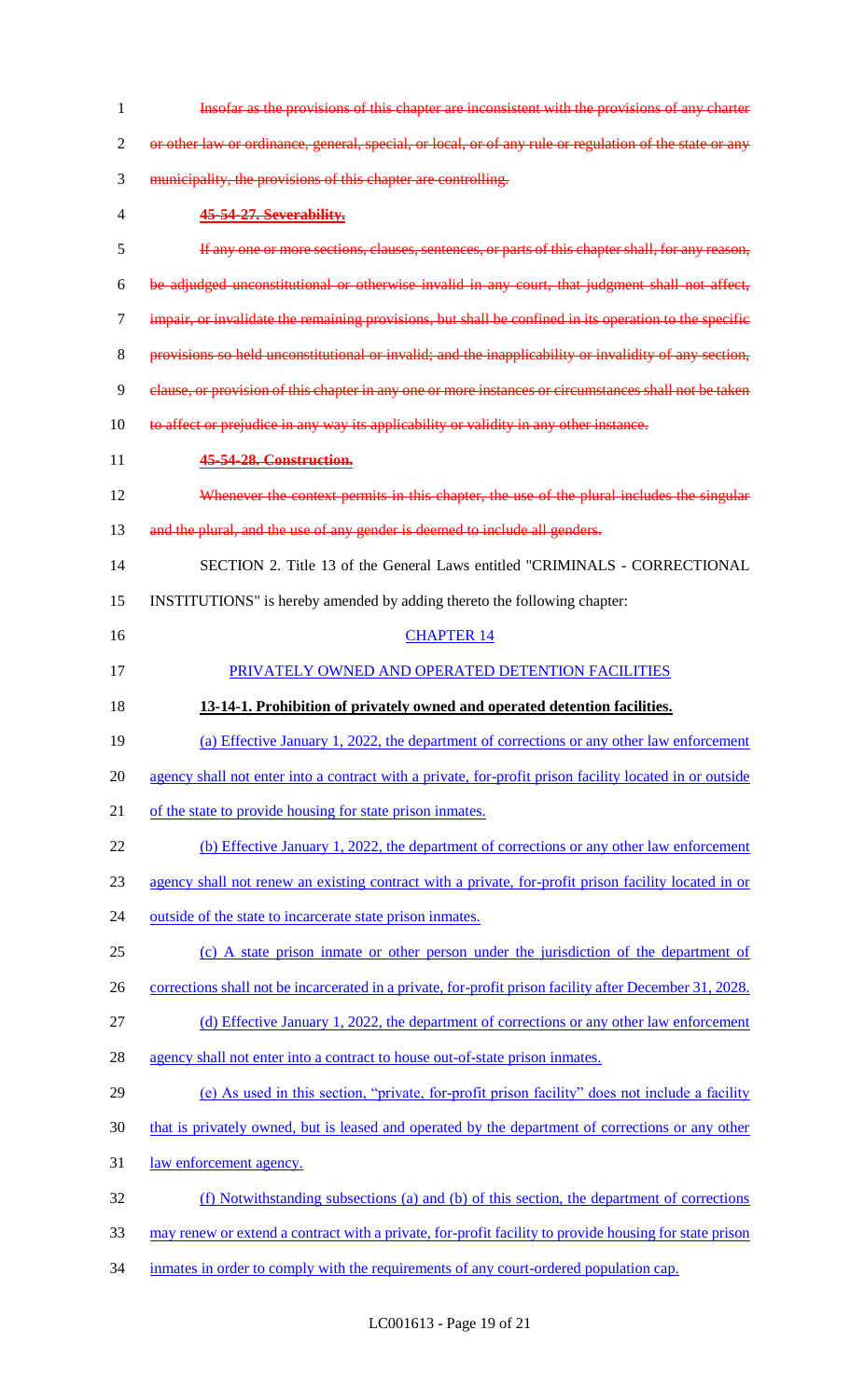- 1 (g) This section shall not apply to the following:
- 2 (1) Any facility providing rehabilitative, counseling, treatment, mental health, educational
- 3 or medical services to a juvenile that is under the jurisdiction of the juvenile court;
- 4 (2) Any facility providing evaluation or treatment services to a person who has been
- 5 detained, or is subject to an order of commitment by a court;
- 6 (3) Any facility providing educational, vocational, medical, or other ancillary services to
- 7 an inmate in the custody of, or under the direct supervision of, the department of corrections or any
- 8 other law enforcement agency;
- 9 (4) A residential care facility;
- 10 (5) Any school facility used for the disciplinary detention of a pupil;
- 11 (6) Any facility used for the quarantine or isolation of persons for public health;
- 12 (7) Any facility used for the temporary detention of a person detained or arrested by a
- 13 merchant, private security guard, or other private person; or
- 14 (8) A private detention facility that is operating pursuant to a valid contract, not to include
- 15 any extensions made to or authorized by that contract.
- 16 **13-14-2. Severability.**
- 17 If any one or more sections, clauses, sentences, or parts of this chapter shall, for any reason,
- 18 be adjudged unconstitutional or otherwise invalid in any court, that judgment shall not affect,
- 19 impair, or invalidate the remaining provisions, but shall be confined in its operation to the specific
- 20 provisions so held unconstitutional or invalid; and the inapplicability or invalidity of any section,
- 21 clause, or provision of this chapter in any one or more instances or circumstances shall not be taken
- 22 to affect or prejudice in any way its applicability or validity in any other instance.
- 23 SECTION 3. This act shall take effect upon passage.

======== LC001613 ========